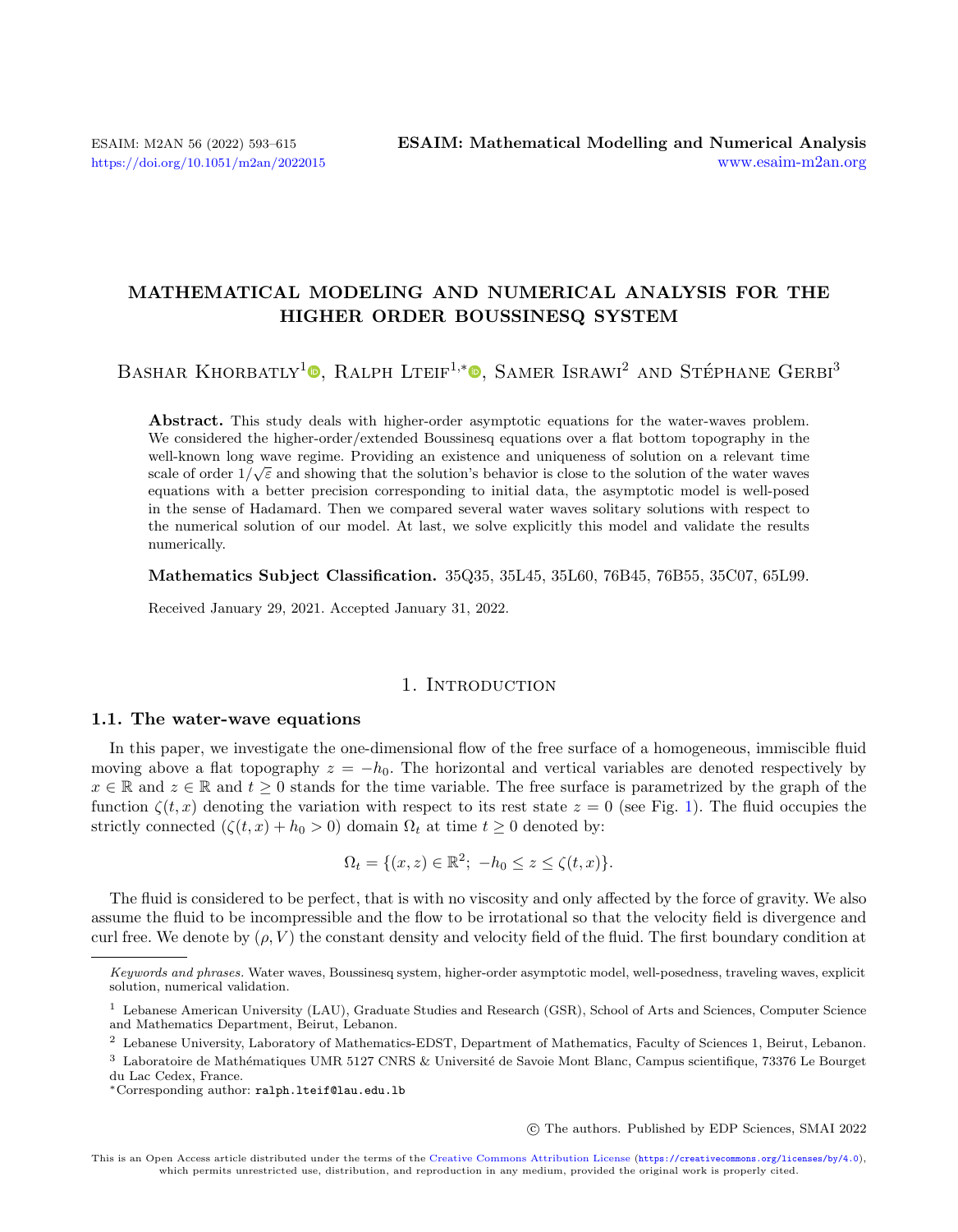

<span id="page-1-1"></span><span id="page-1-0"></span>Figure 1. One-dimensional flat bottom fluid domain.

the free surface expresses a balance of forces. Kinematic boundary conditions are considered assuming that both the surface and bottom are impenetrable, that is no particle of fluid can cross. The set of equations describing the flow is now complete and is commonly known as the *full Euler* equations:

$$
\begin{cases}\n\partial_t V + V \cdot \nabla_{x,z} V = -g \overrightarrow{e}_z - \frac{\nabla_{x,z} P}{\rho} & \text{in } (x, z) \in \Omega_t, \ t \ge 0, \\
\nabla_{x,z} \cdot V = 0 & \text{in } (x, z) \in \Omega_t, \ t \ge 0, \\
\nabla_{x,z} \times V = 0 & \text{in } (x, z) \in \Omega_t, \ t \ge 0, \\
P|_{z=\zeta(t,x)} = 0 & \text{for } t \ge 0, \ x \in \mathbb{R}, \\
\partial_t \zeta - \sqrt{1 + |\partial_x \zeta|^2} n_\zeta \cdot V|_{z=\zeta(t,x)} = 0 & \text{for } t \ge 0, \ x \in \mathbb{R}, \\
-V \cdot \overrightarrow{e_z} = 0 & \text{at } z = -h_0, \ t \ge 0, \\
\lim_{|(x,z)| \to \infty} |\zeta(x,z)| + |V(t,x,z)| = 0 & \text{in } (x,z) \in \Omega_t, \ t \ge 0.\n\end{cases}
$$
\n(1.1)

where  $n_{\zeta} = \frac{1}{\sqrt{1-\zeta}}$  $\frac{1}{\sqrt{1+|\partial_x\zeta|^2}}(-\partial_x\zeta,1)^T$  denotes the upward normal vector to the free surface.

The theoretical study of the above system of equations is extremely difficult due to its large number of unknowns and its time-dependent moving domain  $\Omega_t$ . In fact, we have a free boundary problem, in other words the domain is itself one of the unknowns. Using the assumption of irrotational velocity field, one can express the latter as the gradient of a potential function  $\varphi$ . This potential satisfies the Laplace equation inside the fluid,  $\Delta_{x,z}\varphi = 0$  in  $(x, z) \in \Omega_t$ . Consequently, the evolution of the velocity potential is written now using Bernoulli's equation. Although the system now is simpler, a free boundary problem still exists. To get over this obstacle, Craig and Sulem [\[10,](#page-21-0) [11\]](#page-21-1) had an interesting idea following Zakharov work [\[44\]](#page-22-0), consisting of a reformulation of the system of equations [\(1.1\)](#page-1-1) using the introduction of a Dirichlet-Neumann operator, thus reducing the dimension of the considered space and the unknowns number. Denoting by  $\psi$  the trace of the velocity potential at the free surface,  $\psi(t, x) = \varphi(t, x, \zeta(t, x)) = \varphi_{z=\zeta}$ , the Dirichlet-Neumann operator is introduced

$$
\mathcal{G}[\zeta]\psi = -(\partial_x \zeta) \cdot (\partial_x \varphi)_{|_{z=\zeta}} + (\partial_z \varphi)_{|_{z=\zeta}} = \sqrt{1 + |\partial_x \zeta|^2} (\partial_x \varphi)_{|_{z=\zeta}}
$$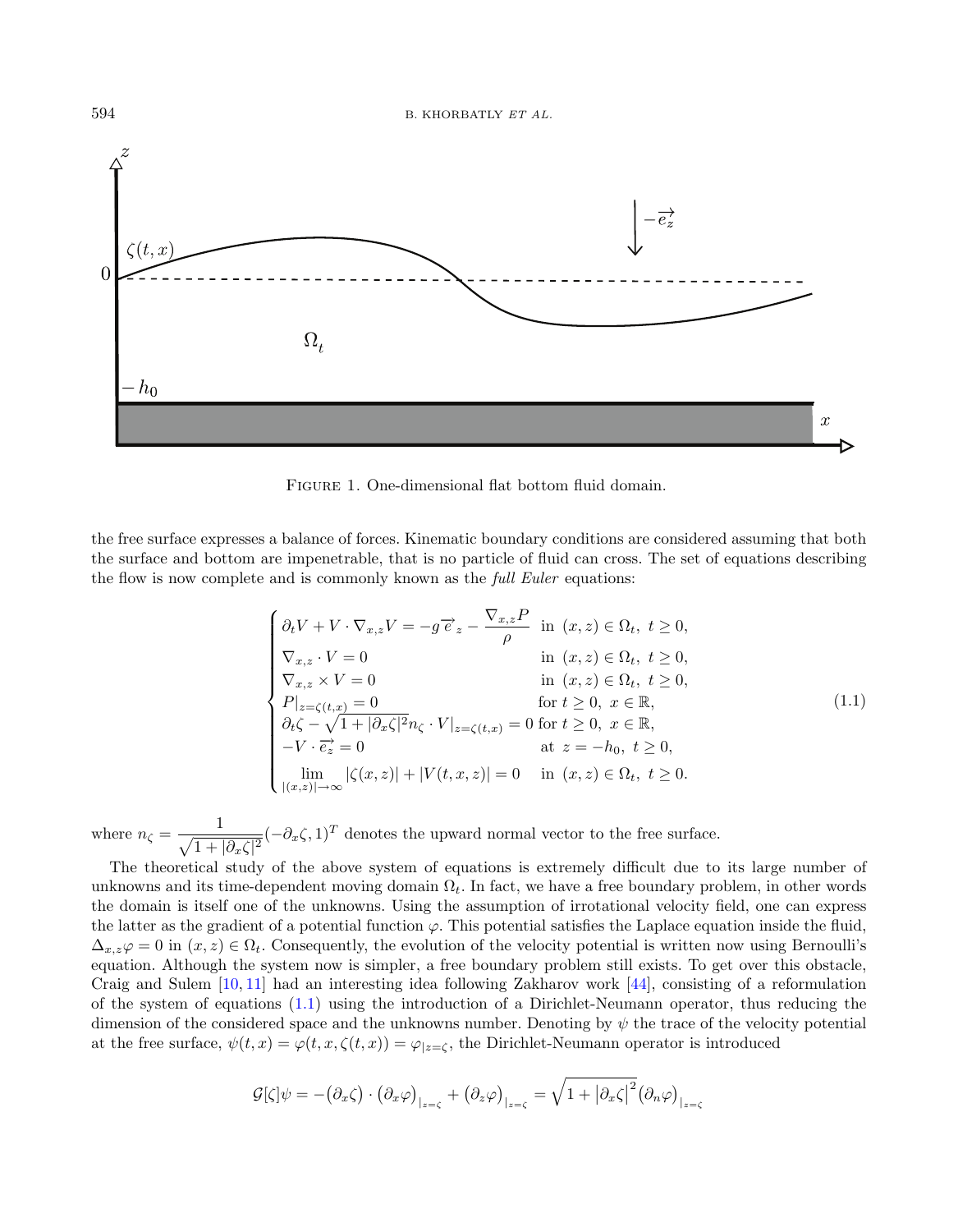where  $\varphi$  is defined uniquely from  $(\zeta, \psi)$  as a solution of the following Laplace problem (see [\[28\]](#page-22-1) for a complete and accurate analysis):

<span id="page-2-0"></span>
$$
\begin{cases} \partial_x^2 \varphi + \partial_z^2 \varphi = 0 \text{ in } -h_0 < z < \zeta(t, x), \\ \partial_z \varphi_{|z=-h_0} = 0, \\ \varphi_{|z=\zeta} = \psi(t, x). \end{cases}
$$

with  $\partial_n = n.\nabla_{x,z}$  the normal derivative in the direction of the concerned vector n. Thus, the evolution of only the two variables  $(\zeta, \psi)$  located at the free surface characterize the flow. This system is known by the Zakharov/Craig-Sulem formulation of the water-waves equations giving :

<span id="page-2-1"></span>
$$
\begin{cases} \partial_t \zeta - \frac{1}{\mu} \mathcal{G}[\zeta] \psi = 0, \\ \partial_t \psi + \zeta + \frac{1}{2} |\partial_x \psi|^2 - \frac{(\mathcal{G}_\mu[\zeta] \psi + \partial_x(\zeta) \cdot \partial_x \psi)^2}{2(1 + |\partial_x \zeta|^2)} = 0. \end{cases}
$$
(1.2)

The above system of equations has a particularly rich structure, and depending on the physical properties of the flow, it is possible to obtain solutions to  $(1.2)$  with different qualitative properties. Nonlinear effects, for example, become more important as wave amplitude increases. Although Zakharov's reformulation resulted in a reduced system of equations, the description of these solutions from a qualitative and quantitative point of view remains very complex. A remedy for this situation requires the construction of simplified asymptotic models whose solutions are approximate solutions of the full system. These approximate models allow to describe in a fairly precise way the behavior of the complete system in a specific physical regime. This requires a rescaling of the system in order to reveal small dimensionless parameters which allow to perform asymptotic expansions of non-local operators (Dirichlet-Neumann), thus ignoring the terms whose influence is minimal. The order of magnitude of these parameters makes it possible to identify the considered physical regime. We start by introducing respectively the commonly known nonlinear and shallowness parameters:

$$
\varepsilon = \frac{a}{h_0} = \frac{\text{amplitude of the wave}}{\text{reference depth}}, \qquad \sqrt{\mu} = \frac{h_0}{\lambda} = \frac{\text{reference depth}}{\text{wave-length of the wave}},
$$

where  $0 \leq \varepsilon \leq 1$  and  $0 \leq \mu \leq 1$ . In this manner, the dimensionless formulation of [\(1.2\)](#page-2-0) reads:

$$
\begin{cases} \partial_t \zeta - \frac{1}{\mu} \mathcal{G}_{\mu}[\varepsilon \zeta] \psi = 0, \\ \partial_t \psi + \zeta + \frac{\varepsilon}{2} |\partial_x \psi|^2 - \varepsilon \mu \frac{(\frac{1}{\mu} \mathcal{G}_{\mu}[\varepsilon \zeta] \psi + \partial_x(\varepsilon \zeta) \cdot \partial_x \psi)^2}{2(1 + \varepsilon^2 \mu |\partial_x \zeta|^2)} = 0, \end{cases}
$$
(1.3)

<span id="page-2-2"></span>where  $\psi(t, x) = \varphi_{|z=\varepsilon\zeta}$  and  $\mathcal{G}_{\mu}[\varepsilon\zeta]\psi = \sqrt{1 + \mu \varepsilon^2 |\partial_x \zeta|^2} (\partial_x \varphi)_{|z=\varepsilon\zeta}$ .

Let us now identify the asymptotic geophysical shallow-water ( $\mu \ll 1$ ) category (or sub-regime) associated with our work. An additional assumption is made on the nonlinearity parameter, from which a diverse set of asymptotic models can be derived. More precisely, it is possible to deduce from [\(1.3\)](#page-2-1) a (much simpler) asymptotic model that is more amenable to numerical simulations and have more transparent properties. For instance, taking  $\varepsilon \sim \mu$  into account, the flow under consideration is said to be in a small amplitude regime.

## 1.2. Shallow-water, flat bottom, small amplitude variations ( $\mu \ll 1, \varepsilon \sim \mu$ )

In this paper, we restrict our work on the well-known long waves regime with a flat topography for which the "original" or "standard" Boussinesq system can be derived. Defining the depth-averaged horizontal velocity by:

$$
v(t,x) = \frac{1}{1 + \varepsilon \zeta(t,x)} \int_{-1}^{\varepsilon \zeta(t,x)} \partial_x \varphi(t,x,z) \, dz,\tag{1.4}
$$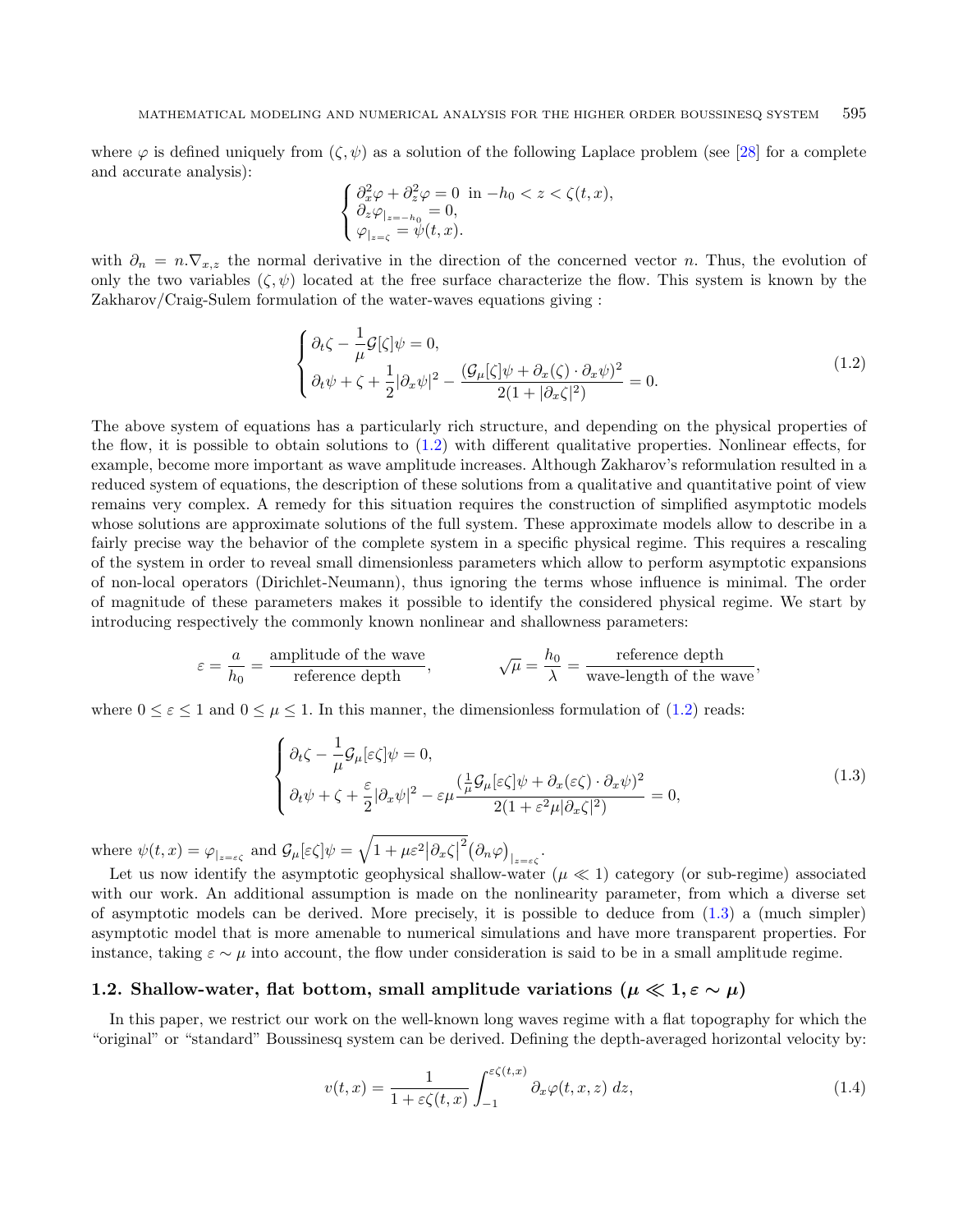#### 596 B. KHORBATLY ET AL.

under the extra assumption  $\varepsilon \sim \mu$ , we can neglect the terms which are of order  $\mathcal{O}(\mu^2)$  in the Green-Naghdi equations (we refer to  $[15, 16]$  $[15, 16]$  $[15, 16]$  for formal derivation and to  $[25, 29]$  $[25, 29]$  $[25, 29]$ , see also  $[13, 18, 19, 22]$  $[13, 18, 19, 22]$  $[13, 18, 19, 22]$  $[13, 18, 19, 22]$  $[13, 18, 19, 22]$  $[13, 18, 19, 22]$  $[13, 18, 19, 22]$  for well-posedness); then the standard Boussinesq equations reads:

$$
\begin{cases} \partial_t \zeta + \partial_x \left( (1 + \varepsilon \zeta) v \right) = 0, \\ (1 - \varepsilon \frac{1}{3} \partial_x^2) \partial_t v + \partial_x \zeta + \varepsilon v \partial_x v = \mathcal{O}(\varepsilon^2). \end{cases}
$$
\n(1.5)

Many strategies exist to study the water-wave problem especially by deriving equivalent models with better mathematical structure such as well-posedness, conservation of energy, solitary waves, or physical properties (see for instance  $[2,3,5-7,28,30,34,36-40]$  $[2,3,5-7,28,30,34,36-40]$  $[2,3,5-7,28,30,34,36-40]$  $[2,3,5-7,28,30,34,36-40]$  $[2,3,5-7,28,30,34,36-40]$  $[2,3,5-7,28,30,34,36-40]$  $[2,3,5-7,28,30,34,36-40]$  $[2,3,5-7,28,30,34,36-40]$  $[2,3,5-7,28,30,34,36-40]$ ). It is worth noticing that the well posed results for such model exist on a time scale of order  $1/\sqrt{\varepsilon}$  (methods based on dispersive estimate in [\[44\]](#page-22-0)) and  $1/\varepsilon$  (energy estimate method in [\[28\]](#page-22-1)). A better precision is obtained when the  $\mathcal{O}(\mu^2)$  terms are kept in the equations: only  $\mathcal{O}(\mu^3)$  terms are dropped. Following the work in a series of papers on the extended Green-Naghdi equations [\[23,](#page-22-9) [24,](#page-22-10) [32,](#page-22-11) [33\]](#page-22-12), one may write the extended Boussinesq equations by incorporating higher order dispersive effects as follows:

$$
\begin{cases} \partial_t \zeta + \partial_x (hv) = 0 , \\ (1 + \varepsilon T[\zeta] + \varepsilon^2 \mathfrak{D}) \partial_t v + \partial_x \zeta + \varepsilon v \partial_x v + \varepsilon^2 \mathcal{Q} v = \mathcal{O}(\varepsilon^3), \end{cases}
$$
(1.6)

where  $h = 1 + \varepsilon \zeta$  is the non-dimensionalised height of the fluid and we denote the three operators:

$$
\mathcal{T}[\zeta]w = -\frac{1}{3h}\partial_x((1+3\varepsilon\zeta)\partial_x w), \quad \mathfrak{T}w = -\frac{1}{45}\partial_x^4 w, \quad \mathcal{Q}v = -\frac{1}{3}\partial_x(vv_{xx} - v_x^2).
$$

#### 1.3. Presentation of the results

As mentioned before, we will first derive an extended Boussinesq equations in the same way as the derivation of the extended Green-Naghdi equations: we will keep every terms up to the third order in  $\varepsilon$ . This is done in the next section, Section [2.](#page-4-0) Section [3](#page-6-0) is devoted to the full justification of the extended Boussinesq system. We will firstly, in Subsection [3.2,](#page-7-0) write the extended Boussinesq system in a quasilinear form. The linear analysis, performed in Subsection [3.3](#page-7-1) will permit by the energy estimate method to state, in the Subsection [3.4,](#page-13-0) the main results of well-posedness, stability and convergence of the proposed extended Boussinesq system.

As for usual Green-Naghdi and Boussinesq model, we are interested in the construction of a solution as a solitary wave. We will prove in Section [4](#page-14-0) that the profile of this solitary wave is a solution of a 3rd order non linear ordinary differential equation, ODE. Thus, it seems impossible to find an explicit form of this profile. Therefore, we will compute, using Matlab ODE solver ode45, an approximate profile. We will compare the obtained solutions with the solutions of water-waves equations and find that this solution is a better approximation than the solution of the original Green-Naghdi equation.

Lastly, instead of finding an analytical exact solitary wave, we will find an explicit solution with correctors in Section [5.](#page-17-0)

#### 1.4. Comments on the results

In this section we try to highlight the potential need of higher-order models and their benefits over the classical asymptotic ones. Despite having a more complicated structure than classical models, higher order models may still be considered simpler than the original full Euler system [\(1.1\)](#page-1-1). In fact, as opposed to the full Euler system, these higher order models have more transparent properties and enjoy a reduced structure in terms of number of equations, number of unknowns and space dimension which make them more amenable to mathematical analyis and numerical simulations. Moreover, higher order approximations may have similar well-posedness results as classcial ones on relevant time scales due to technical but standard mathematical tools. Based on Section [3](#page-6-0) and previous works [\[23,](#page-22-9)[24\]](#page-22-10) this can be concluded at least in the one-dimensional case. However, the advantage is obvious in terms of controlling the convergence precision of the approximation error with respect to Euler equations (see in particular Thm. [3.9](#page-14-1) of Sect. [3\)](#page-6-0).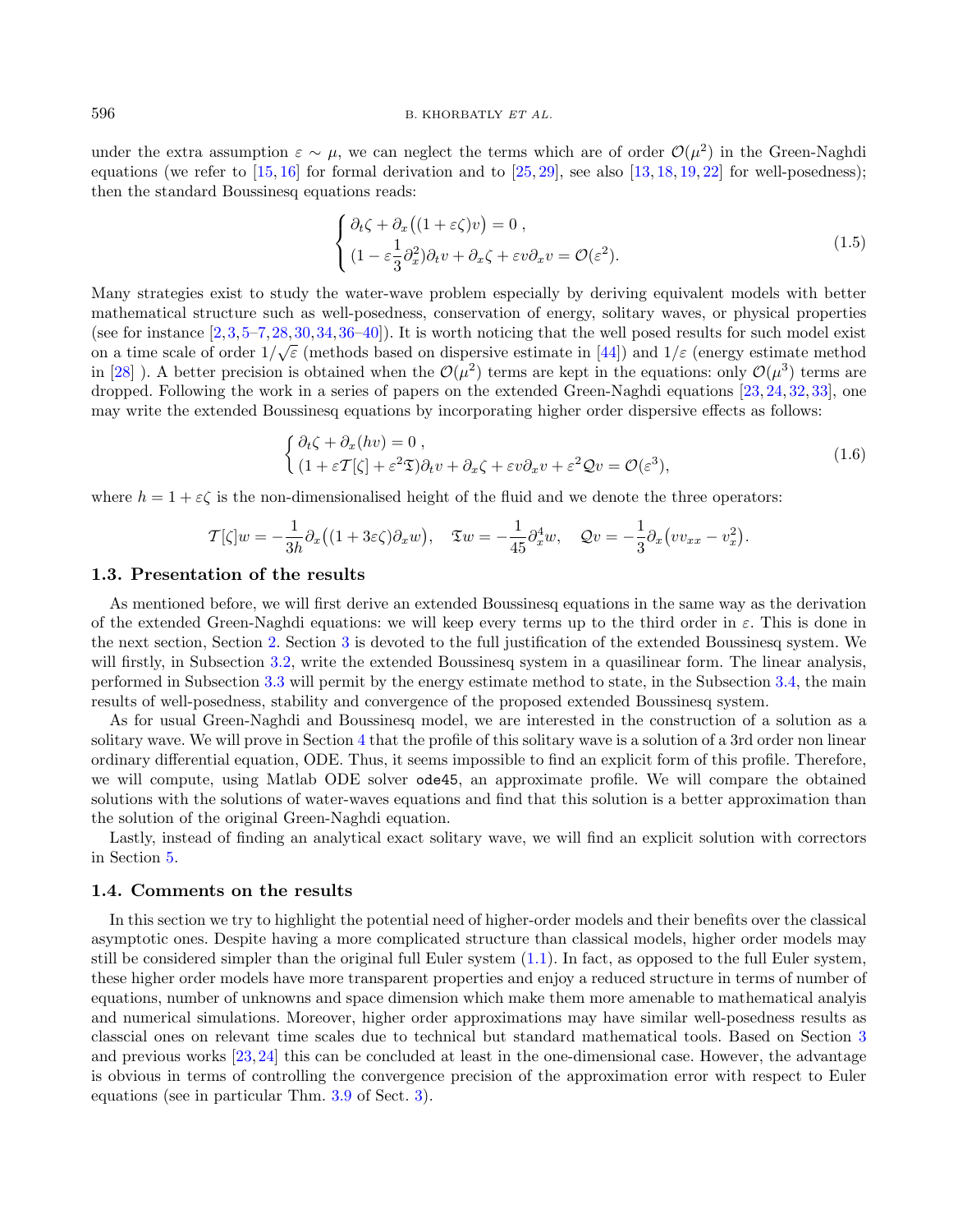On the other hand, while the solitary wave profile cannot be derived explicitly for higher order approximations, the numerical solution fits the corresponding one of the original Euler system much better than classical models (as shown by Fig. [2\)](#page-16-0). The numerical solution computation requires simple discretization of a third-order nonlinear ODE using Matlab ode45 solver. Furthermore, it is noteworthy that by removing the  $\varepsilon^2$  extended-Boussinesq ODE terms, the Green-Naghdi's ODE can be recovered.

#### 1.5. Notations

We denote by  $C(\lambda_1, \lambda_2, \ldots)$  a constant depending on the parameters  $\lambda_1, \lambda_2, \ldots$  and whose dependence on the  $\lambda_i$  is always assumed to be nondecreasing. The notation  $a \leq b$  means that  $a \leq Cb$ , for some non-negative constant  $C$  whose exact expression is of no importance (in particular, it is independent of the small parameters involved).

We denote the  $L^2$  norm  $|\cdot|_{L^2}$  simply by  $|\cdot|_2$ . The inner product of any functions  $f_1$  and  $f_2$  in the Hilbert space  $L^2(\mathbb{R}^d)$  is denoted by  $(f_1, f_2) = \int_{\mathbb{R}^d} f_1(X) f_2(X) dX$ . The space  $L^{\infty} = L^{\infty}(\mathbb{R}^d)$  consists of all essentially bounded, Lebesgue-measurable functions  $\hat{f}$  with the norm  $|f|_{L^{\infty}} = \operatorname{ess} \sup |f(X)| < \infty$ . We denote by  $W^{1,\infty}(\mathbb{R}) = \{f \in$  $L^{\infty}, f_x \in L^{\infty}$  endowed with its canonical norm.

For any real constant s,  $H^s = H^s(\mathbb{R}^d)$  denotes the Sobolev space of all tempered distributions f with the norm  $|f|_{H^s} = |\Lambda^s f|_2 < \infty$ , where  $\Lambda^s$  is the pseudo-differential operator  $\Lambda^s = (1 - \partial_x^2)^{s/2}$ .

For any functions  $u = u(t, X)$  and  $v(t, X)$  defined on  $[0, T) \times \mathbb{R}^d$  with  $T > 0$ , we denote the inner product, the  $L^p$ -norm and especially the  $L^2$ -norm, as well as the Sobolev norm, with respect to the spatial variable, by  $(u, v) = (u(\cdot, t), v(\cdot, t)), |u|_{L^p} = |u(\cdot, t)|_{L^p}, |u|_{L^2} = |u(\cdot, t)|_{L^2}, \text{ and } |u|_{H^s} = |u(\cdot, t)|_{H^s}, \text{ respectively.}$ 

Let  $C^k(\mathbb{R}^d)$  denote the space of k-times continuously differentiable functions. For any closed operator T defined on a Banach space Y of functions, the commutator [T, f] is defined by  $[T, f]$  =  $T(fg) - fT(g)$  with f, g and  $fg$  belonging to the domain of  $T$ .

## 2. The higher-order/extended Boussinesq equations

<span id="page-4-0"></span>When the surface elevation is of small amplitude, that is, when an assumption is made on the nonlinearity parameter, the extended Green-Naghdi equations [\[23,](#page-22-9) [24,](#page-22-10) [32,](#page-22-11) [33\]](#page-22-12) can be greatly simplified. Based on this, the extended Boussinesq with  $\varepsilon \sim \mu$  reads for one-dimensional small amplitude surfaces:

<span id="page-4-1"></span>
$$
\begin{cases} \partial_t \zeta + \partial_x (hv) = 0 , \\ (h + \varepsilon T[h] + \varepsilon^2 \mathfrak{D}) \partial_t v + h \partial_x \zeta + \varepsilon hv \partial_x v + \varepsilon^2 \mathcal{Q} v = \mathcal{O}(\varepsilon^3), \end{cases} \tag{2.1}
$$

where the right-hand side is of order  $\varepsilon^3$ , and we see the dependence on  $\varepsilon^2$  in the left-hand side. Here  $h = 1 + \varepsilon \zeta$ and we denote by

$$
\mathcal{T}[h]w = -\frac{1}{3}\partial_x(h^3\partial_x w), \qquad \mathfrak{T}w = -\frac{1}{45}\partial_x^4 w, \qquad \mathcal{Q}v = -\frac{1}{3}\partial_x(vv_{xx} - v_x^2) .
$$

**Remark 2.1.** Some of the components in the second equation's left-most term are of the size  $\mathcal{O}(\varepsilon^3)$ . They were kept to preserve the operator's  $\Im = h + \varepsilon T[h] - \varepsilon^2 \partial_x^4$  good properties; otherwise, these properties would have been disrupted (see Sect. [3.1\)](#page-6-1).

#### 2.1. The modified system

First of all, let us factorize all higher order derivatives (third and fifth) in the left-most term of the above system [\(2.1\)](#page-4-1). In fact, we only have to factorize third-order derivatives and this is possible by setting  $\pm \varepsilon^2 \mathcal{T}[h](vv_x)$ in the second equation. An inconvenient feature appears in this left-most term due to the positive sign in front of the elliptic forth-order linear operator  $\mathfrak T$  which ravel the way towards well-posedness using energy estimate method. This obviously affect the invertibility of the factorized operator as we will see in Section [3.1.](#page-6-1) For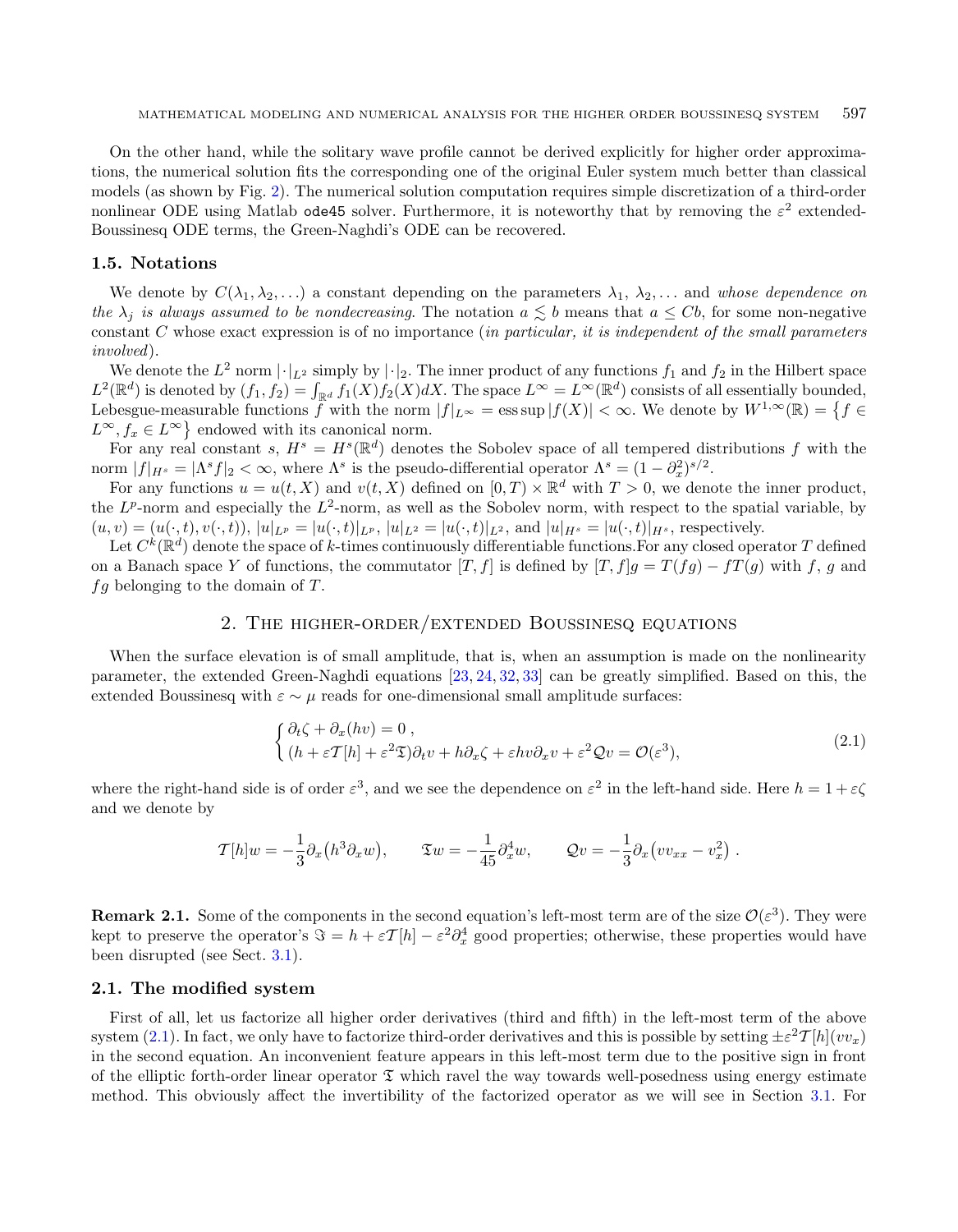<span id="page-5-0"></span>this reason we proceed as in [\[23,](#page-22-9) [24\]](#page-22-10) by using a  $BBM$  trick represented in the following approximate equation  $\partial_t v + \varepsilon v v_x = -\zeta_x + O(\varepsilon)$  to overcome this difficulty.

At this stage, it is noteworthy that from [\[23,](#page-22-9)[24\]](#page-22-10) one may conclude directly the well-posedness results for such system but when the effect of surface tension is taken into consideration, the existence time scale is up to order  $1/\varepsilon$ . This presence of the surface tension was essential for controlling higher order derivatives yielding from the BBM trick (see remarks in [\[23\]](#page-22-9)). In our case, the surface tension is neglected and thus we have to do proceed differently. The idea is to replace the capillary terms by a vanishing term  $\pm \varepsilon^2 \zeta_{xxx}$  which will play a similar role. The term with a negative sign is used for a convenient definition of the energy space (see Def. [3.3\)](#page-7-2) in such a way that the other term can be controlled. As a consequence, the existence time will get smaller with respect to the case of surface tension presence, *i.e.* the time scale reached is up to order  $1/\sqrt{\epsilon}$ . In view of the above notes (we refer to Rmks [3.5](#page-7-3) and [3.4](#page-7-4) for more details), the modified system reads:

$$
\begin{cases} \partial_t \zeta + \partial_x (hv) = 0 ,\\ (h + \varepsilon \mathcal{T}[h] - \varepsilon^2 \mathfrak{T}) (\partial_t v + \varepsilon v v_x) + h \partial_x \zeta - \varepsilon^2 \zeta_{xxx} + \frac{2}{45} \varepsilon^2 \zeta_{xxxxx} + \varepsilon^2 \zeta_{xxx} + \varepsilon^2 \mathcal{Q}[U] v_x = \mathcal{O}(\varepsilon^3), \end{cases} (2.2)
$$

where  $U = (\zeta, v), h(t, x) = 1 + \varepsilon \zeta(t, x)$  and denote by

<span id="page-5-4"></span><span id="page-5-1"></span>
$$
\mathcal{T}[h]w = -\frac{1}{3}\partial_x(h^3\partial_x w), \qquad \mathfrak{X}w = -\frac{1}{45}\partial_x^4 w, \qquad Q[U]f = \frac{2}{3}\partial_x(v_x f). \qquad (2.3)
$$

Remark 2.2. An equivalent formulation of system [\(2.2\)](#page-5-0) has been numerically studied recently in [\[31\]](#page-22-13). This formulation is obtained by dividing the second equation of system  $(2.2)$  by the water height function,  $h$  and removing time dependency from the left-most factorized operator while keeping the same precision of the model. During the numerical computations this operator has to be inverted at each time step so one can solve system  $(2.2)$ . In the aforementioned paper, the time dependency of the left-most factorized operator has been amended in order to reduce the computational time.

We state here that the solution of  $(1.3)$  is also a solution to the extended Boussinesq system  $(2.2)$  up to terms of order  $\mathcal{O}(\varepsilon^3)$ .

<span id="page-5-3"></span>**Proposition 2.3** (Consistency). Suppose that the full Euler system  $(1.3)$  has a family of solutions  $U^{euler} =$  $(\zeta, \psi)^T$  such that there exists  $T > 0$ ,  $s > 3/2$  for which  $(\zeta, \psi')^T$  is bounded in  $L^{\infty}([0;T); H^{s+N})^2$  with N sufficiently large, uniformly with respect to  $\varepsilon \in (0,1)$ . Define v as in  $(1.4)$ . Then  $(\zeta, v)^T$  satisfy  $(2.2)$  up to a remainder  $R$ , bounded by

<span id="page-5-2"></span>
$$
||R||_{(L^{\infty}[0,T];H^s)} \leq \varepsilon^3 C,\tag{2.4}
$$

where  $C = C(h_{\min}^{-1}, \|\zeta\|_{L^{\infty}([0,T[;H^{s+N})}, \|\psi'\|_{L^{\infty}([0,T[;H^{s+N})})$ .

*Proof.* Equation one of  $(2.2)$  exactly coincides with that of  $(1.3)$ . It remains to check that the second equation is satisfied up to a remainder R such that  $(2.4)$  holds. For this sake, we need an asymptotic expansion of  $\psi'$  in terms of  $v$  which can be deduced from the work done in [\[24\]](#page-22-10) as follows :

$$
\psi' = v - \frac{1}{3}\varepsilon \partial_x \left( (1 + 3\varepsilon \zeta) v_x \right) + \varepsilon^2 \frac{1}{3} \zeta \partial_x^2 v + \varepsilon^2 \mathfrak{T} v + \varepsilon^3 R_3^\varepsilon. \tag{2.5}
$$

Now we proceed iusing the same arguments as the ones used in Lemmas 5.4 and 5.11 in [\[28\]](#page-22-1) to give some control on  $R_3^{\varepsilon}$  as follows:

$$
|R_3^{\varepsilon}|_{H^s} \le C(h_{\min}^{-1}, |\zeta|_{H^{s+6}}) |\psi'|_{H^{s+6}} \qquad \text{and} \qquad |\partial_t R_3^{\varepsilon}|_{H^s} \le C(h_{\min}^{-1}, |\zeta|_{H^{s+8}}, |\psi'|_{H^{s+8}}) \,. \tag{2.6}
$$

Then we take the derivative of the second equation of [\(1.3\)](#page-2-1) and substitute  $\mathcal{G}[\epsilon \zeta] \psi$  and  $\psi'$  by  $-\epsilon \partial_x(hv)$  and [\(2.5\)](#page-5-2) respectively. Therefore, taking advantage of the estimates  $(2.6)$  provides the control of all terms of order  $\varepsilon^3$  as in [\(2.4\)](#page-5-1) with N large enough (mainly greater than 8).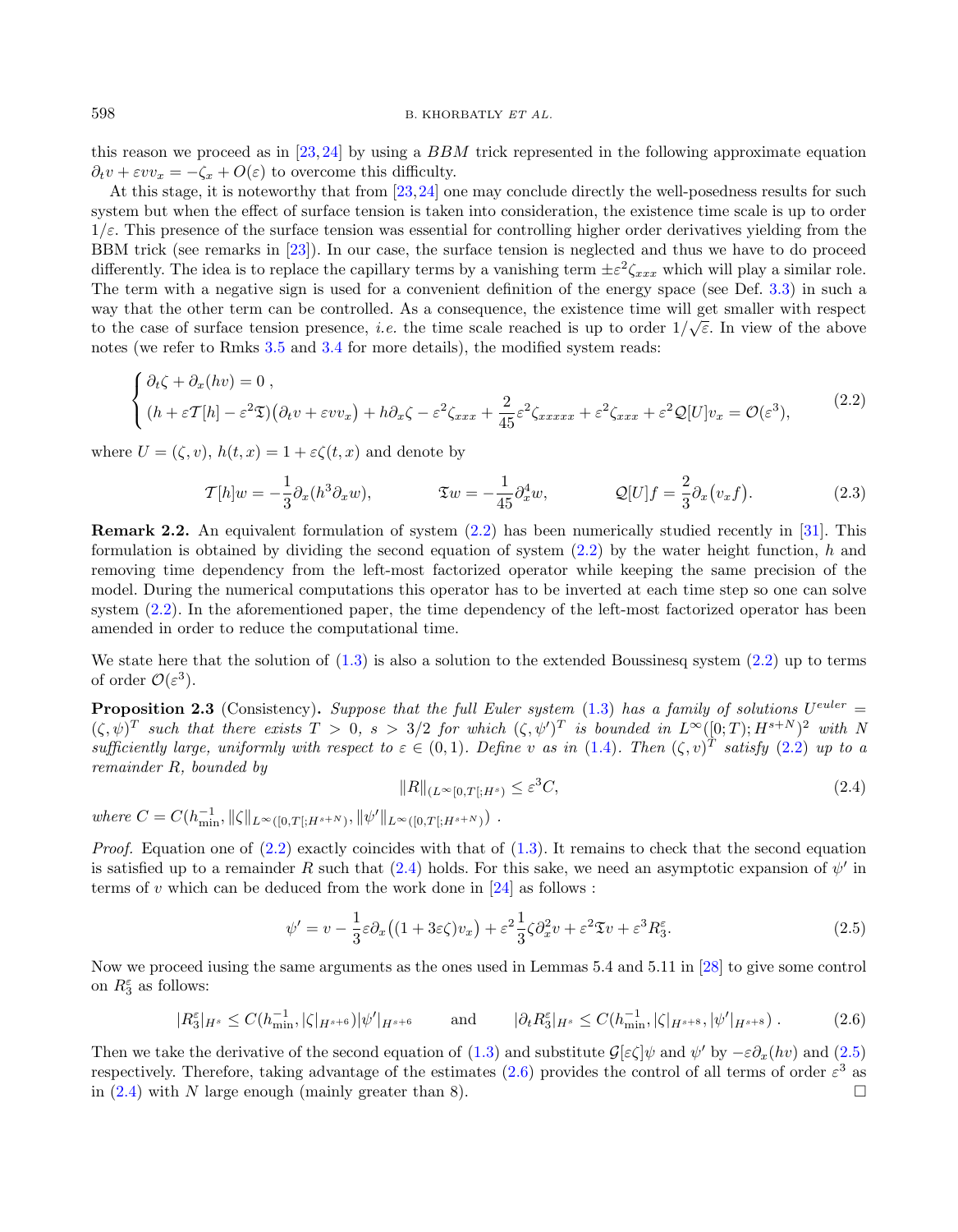## <span id="page-6-0"></span>3. FULL JUSTIFICATION OF THE EXTENDED BOUSSINESQ SYSTEM  $(\mu^3 < \mu^2 < \mu \ll 1, \varepsilon \sim \mu)$

The two main issues regarding the validity of an asymptotic model are the following:

- ∙ Are the Cauchy problems for both the full Euler system and the asymptotic model well-posed for a given class of initial data, and over the relevant time scale ?
- <span id="page-6-2"></span>∙ Can the water waves solutions be compared to the solutions of the full Euler system when corresponding initial data are close? If yes, can we estimate how close they are?

When an asymptotic model answer these two questions, it is said to be fully justified. In the sequel, after the linear analysis of our model, we refer to Section [3.4](#page-13-0) to state the answers of these questions. Existence and uniqueness of our solution on a time scale  $1/\sqrt{\varepsilon}$  is given by Theorem [3.7,](#page-13-1) while a stability property is provided by Theorem [3.8.](#page-13-2) Finally, the convergence Theorem [3.9](#page-14-1) is stated and therefore the full justification of our model is proved.

Let us firstly state some preliminary results in the section below.

## <span id="page-6-1"></span>3.1. Properties of the two operators  $\Im$  and  $\Im^{-1}$

Assume the nonzero-depth condition that underline the fact that the height of the liquid is always confined, i.e.:

$$
\exists h_{\min} > 0, \quad \inf_{x \in \mathbb{R}} h \ge h_{\min} \quad \text{where} \quad h(t, x) = 1 + \varepsilon \zeta(t, x). \tag{3.1}
$$

Under the above condition, let us introduce the operator  $\Im$ , where much of the modifications in the previous section hinges on it, such as:

$$
\Im = h + \varepsilon \mathcal{T}[h] - \varepsilon^2 \mathfrak{T} = h - \frac{1}{3} \varepsilon \partial_x (h^3 \partial_x \cdot) + \frac{1}{45} \varepsilon^2 \partial_x^4.
$$
 (3.2)

The following lemma states the invertibility results of the operator  $\Im$  on well chosen functional spaces.

**Lemma 3.1.** Suppose that the depth condition [\(3.1\)](#page-6-2) is satisfied by the scalar function  $\zeta(t, \cdot) \in L^{\infty}(\mathbb{R})$ . Then, the operator

<span id="page-6-3"></span>
$$
\Im\colon H^4(\mathbb{R})\longrightarrow L^2(\mathbb{R})
$$

is well defined, one-to-one and onto .

Proof. We refer to the recent works of two of the authors, Lemma 1 of [\[24\]](#page-22-10) and Lemma 1 of [\[23\]](#page-22-9), for the proof of this lemma.  $\Box$ 

Some functional properties on the operator  $\Im^{-1}$  are given by the Lemma below.

**Lemma 3.2.** Let  $t_0 > \frac{1}{2}$  and  $\zeta \in H^{t_0+1}(\mathbb{R})$  be such that  $(3.1)$  is satisfied. Then, we have the following: (i) For all  $0 < \alpha < t_+ + 1$ , it holds

$$
(i) \ \text{for all } 0 \le s \le t_0 + 1, \text{ it holds}
$$

$$
|\Im^{-1}f|_{H^s} + \sqrt{\varepsilon}|\partial_x \Im^{-1}f|_{H^s} + \varepsilon |\partial_x^2 \Im^{-1}f|_{H^s} \leq C\left(\frac{1}{h_{\min}}, |h-1|_{H^{t_0+1}}\right)|f|_{H^s}.
$$

and

$$
\sqrt{\varepsilon}|\Im^{-1}\partial_x f|_{H^s} + \varepsilon|\Im^{-1}\partial_x^2 f|_{H^s} \leq C\Big(\frac{1}{h_{\min}},|h-1|_{H^{t_0+1}}\Big)|f|_{H^s}.
$$

(iii) For all  $s \ge t_0 + 1$ , it holds

$$
\|\Im^{-1}\|_{H^s(\mathbb{R})\to H^s(\mathbb{R})}+\sqrt{\varepsilon}\|\Im^{-1}\partial_x\|_{H^s(\mathbb{R})\to H^s(\mathbb{R})}+\varepsilon\|\Im^{-1}\partial_x^2\|_{H^s(\mathbb{R})\to H^s(\mathbb{R})}\leq C_s,
$$

and

$$
\sqrt{\varepsilon} \|\Im^{-1}\partial_x\|_{H^s(\mathbb{R})\to H^s(\mathbb{R})} + \varepsilon \|\Im^{-1}\partial_x^2\|_{H^s(\mathbb{R})\to H^s(\mathbb{R})} \leq C_s,
$$

where  $C_s$  is a constant depending on  $1/h_{\text{min}}$ ,  $|h-1|_{H^s}$  and independent of  $\varepsilon \in (0,1)$ .

Proof. We refer to the recent works of two of the authors, Lemma 2 of [\[24\]](#page-22-10) and Lemma 2 of [\[23\]](#page-22-9), for the proof of this lemma.  $\Box$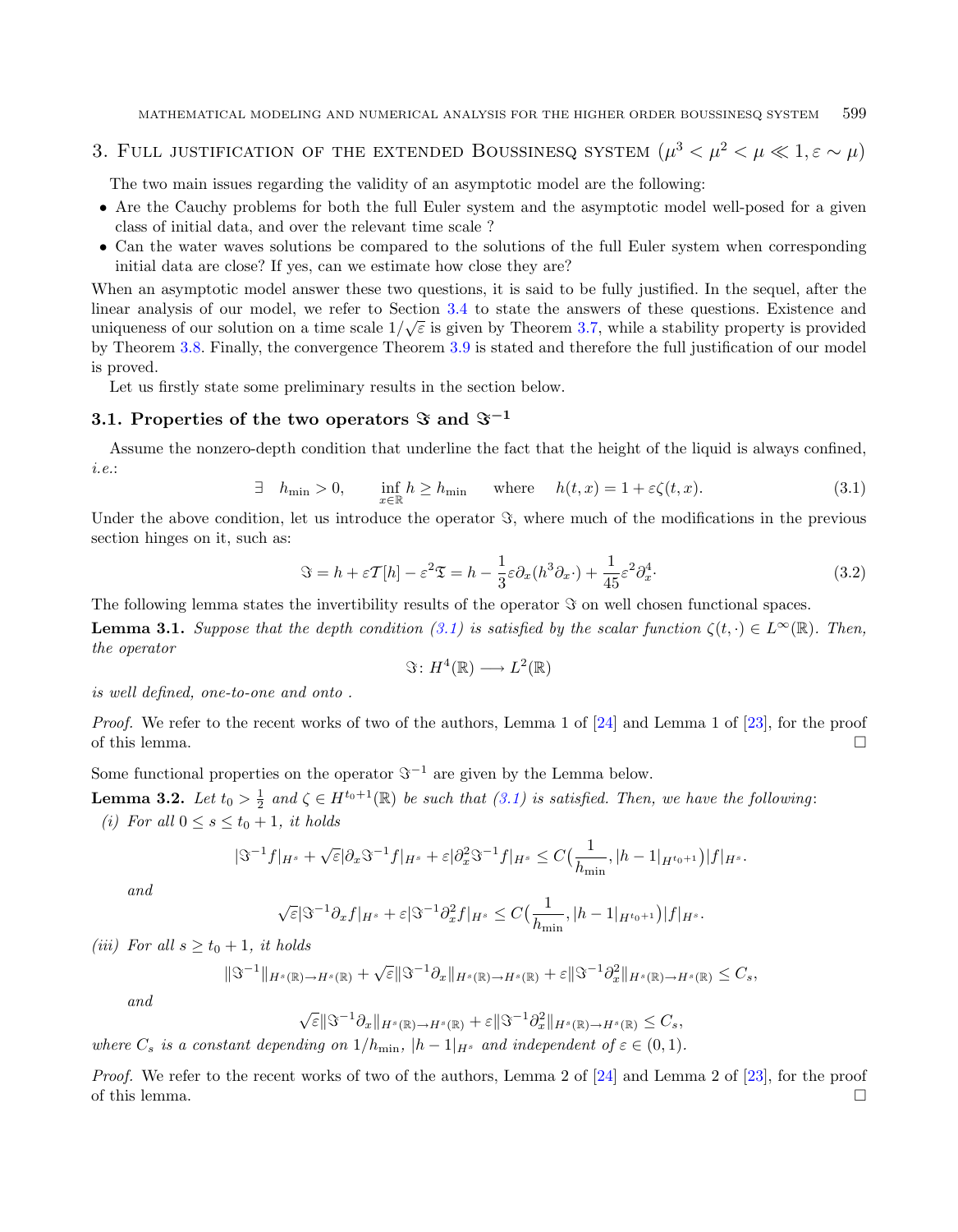#### <span id="page-7-0"></span>3.2. Quasilinear form

In order to rewrite the extended Boussinesq system in a condensed form and for the sake of clarity, let us introduce an elliptic forth-order operator  $T[h]$  as follows:

<span id="page-7-6"></span>
$$
T[h](\cdot) = h - \varepsilon^2 \partial_x^2(\cdot) + \frac{2}{45} \varepsilon^2 \partial_x^4(\cdot). \tag{3.3}
$$

The first equation of the system  $(2.2)$  can be written as follows:

$$
\partial_t \zeta + \varepsilon v \partial_x \zeta + h \partial_x v = 0.
$$

Then we apply  $\mathfrak{S}^{-1}$  to both sides of the second equation of the system  $(2.2)$ , to get:

$$
\partial_t v + \varepsilon v v_x + \mathfrak{S}^{-1}(T[h]\zeta_x) + \varepsilon^2 \mathfrak{S}^{-1}(\partial_x^2 \zeta_x) + \varepsilon^2 \mathfrak{S}^{-1}(Q[U]v_x) = \mathcal{O}(\varepsilon^3).
$$

Hence the higher order Boussinesq system can be written under the form:

<span id="page-7-5"></span>
$$
\partial_t U + A[U] \partial_x U = 0,\tag{3.4}
$$

where the operator  $A$  is denied by:

$$
A[U] = \begin{pmatrix} \varepsilon v & h \\ \Im^{-1}(T[h] \cdot)^{\beta + \varepsilon^2} \Im^{-1}(\partial_x^2 \cdot) & \varepsilon v + \varepsilon^2 \Im^{-1}(Q[U] \cdot) \end{pmatrix}.
$$
 (3.5)

#### <span id="page-7-1"></span>3.3. Linear analysis

We consider the following linearized system around a reference state  $\underline{U} = (\zeta, \underline{v})^T$ :

<span id="page-7-7"></span>
$$
\begin{cases} \partial_t U + A[\underline{U}]\partial_x U = 0, \\ U_{|_{t=0}} = U_0. \end{cases} \tag{3.6}
$$

The energy estimate method needs to define a suitable energy space for the problem we are considering here. This will permit the convergence of an iterative scheme to construct a solution to the extended Boussinesq system  $(2.2)$  for the initial value problem  $(3.6)$ .

<span id="page-7-2"></span>**Definition 3.3** (Energy space). For all  $s \geq 0$  and  $T > 0$ , we denote by  $X^s$  the vector space  $H^{s+2}(\mathbb{R}) \times H^{s+2}(\mathbb{R})$ endowed with the norm:

for 
$$
U = (\zeta, v) \in X^s
$$
,  $|U|_{X^s}^2 := |\zeta|_{H^s}^2 + \varepsilon^2 |\zeta_x|_{H^s}^2 + \varepsilon^2 |\zeta_{xx}|_{H^s}^2 + |v|_{H^s}^2 + \varepsilon |v_x|_{H^s}^2 + \varepsilon^2 |v_{xx}|_{H^s}^2$ .

 $X_T^s$  stands for  $C([0, \frac{T}{\sqrt{\varepsilon}}]; X^s)$  endowed with its canonical norm.

<span id="page-7-4"></span><span id="page-7-3"></span>Remark 3.4. It is worth noticing that in the presence of surface tension the second term of the energy norm,  $|\zeta_x|^2_{H^s}$ , is controlled by  $\varepsilon$  in front of it and this is sufficiently enough to give an existence time scale of order  $1/\varepsilon$ . In fact, the second term here in  $|\cdot|_{X^s}$  is due to the consideration of the vanishing term that is important for Definition [3.3](#page-7-2) itself and for controlling higher order terms (see Prop. [1\)](#page-8-0).

Now we remark that a good suggestion of a pseudo-symmetrizer for  $A[\underline{U}]$  requires firstly the introduction of a forth-order linear operator  $J[h]$  as follows:

$$
J[h](\cdot) = 1 - \varepsilon^2 \partial_x \left( h^{-1} \partial_x \cdot \right) + \frac{2}{45} \varepsilon^2 \partial_x^2 \left( h^{-1} \partial_x^2 \cdot \right),
$$

where  $\underline{h} = 1 + \varepsilon \zeta$ . Thus a pseudo-symmetrizer for  $A[\underline{U}]$  is given by:

$$
S = \begin{pmatrix} J[\underline{h}] & 0 \\ 0 & \underline{\Im} \end{pmatrix} = \begin{pmatrix} 1 - \varepsilon^2 \partial_x (\underline{h}^{-1} \partial_x \cdot) + \frac{2}{45} \varepsilon^2 \partial_x^2 (\underline{h}^{-1} \partial_x^2 \cdot) & 0 \\ 0 & \underline{h} + \varepsilon \mathcal{T}[\underline{h}] - \varepsilon^2 \mathfrak{T} \end{pmatrix}.
$$
(3.7)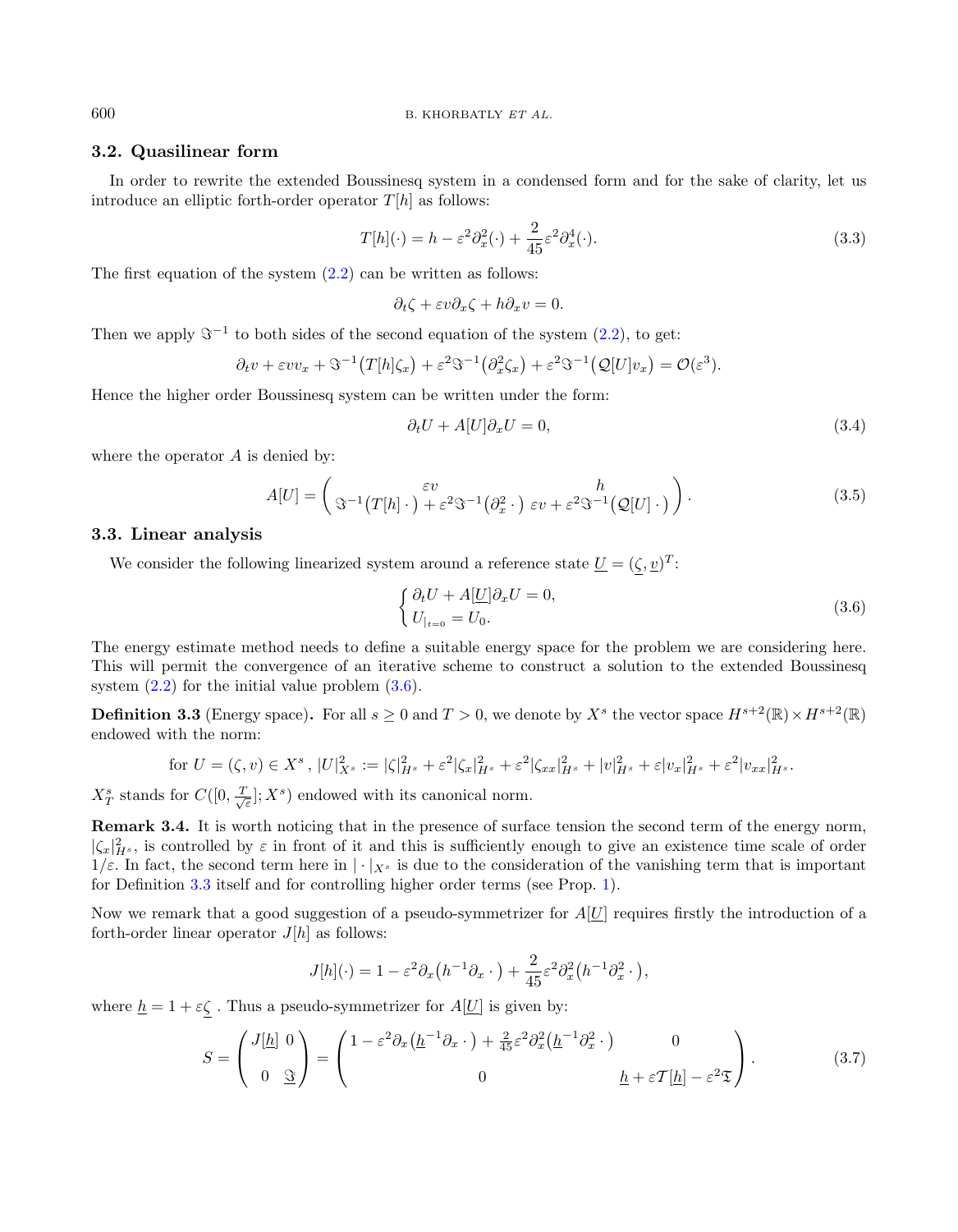**Remark 3.5.** Introducing operator  $J[h]$  is of great interest for defining a suitable pseudo-symmetrizer for [\(3.5\)](#page-7-6). As the higher order derivative in  $T[h]$  is not multiplied by h (if this was the case then the vanishing term considered might be  $\pm \varepsilon^2 h \zeta_{xxx}$ , therefore  $J[h]$  must replace  $T[h]$  in the first entity of [\(3.7\)](#page-7-7). This is clearly necessary for controlling  $A_2 + A_3$  (see Prop. [1\)](#page-8-0).

<span id="page-8-0"></span>Also, a natural energy for the initial value problem  $(3.6)$  is suggested to be as follows:

<span id="page-8-1"></span>
$$
E^s(U)^2 = (\Lambda^s U, S\Lambda^s U). \tag{3.8}
$$

**Lemma 3.6** (Equivalency of  $E^s(U)$  and the X<sup>s</sup>-norm). Let  $s \geq 0$  and suppose that  $\zeta \in L^{\infty}(\mathbb{R})$  satisfies consition [\(3.1\)](#page-6-2). Then norm  $|\cdot|_{X^s}$  and the natural energy  $E^s(U)$  are uniformly equivalent with respect to  $\varepsilon \in (0,1)$ such that:

$$
E^{s}(U) \leq C\big(h_{\min}, |\underline{h}|_{\infty}\big)|U|_{X^{s}} \quad \text{and} \quad |U|_{X^{s}} \leq C\big(h_{\min}, |\underline{h}|_{\infty}\big)E^{s}(U).
$$

Proof. We refer to the recent work of two of the authors Lemma 3 of [\[24\]](#page-22-10) for the proof of this important property.

The well-posedness and a derivation of a first energy estimate for the linear system is given in the following proposition.

**Proposition 1** (Well-posedness & energy estimate of the linear system). For  $t_0 > \frac{1}{2}$ ,  $s \ge t_0 + 1$  and under the depth condition [\(3.1\)](#page-6-2), suppose that  $\underline{U} = (\underline{\zeta}, \underline{v})^T \in X_T^s$  and  $\partial_t \underline{U} \in X_T^{s-1}$  at any time in  $[0, \frac{T}{\sqrt{\varepsilon}}]$ . Then, there exists a unique solution  $U = (\zeta, v)^T \in X_T^s$  to [\(3.6\)](#page-7-5) for any initial data  $U_0$  in  $X^s$  and for all  $0 \le t \le \frac{T}{\sqrt{\varepsilon}}$  it holds that:

<span id="page-8-2"></span>
$$
E^s(U(t)) \le (e^{\sqrt{\varepsilon}\lambda_T t})^{1/2} E^s(U_0), \tag{3.9}
$$

for some  $\lambda_T$  depending only on  $h_{\min}^{-1}$ ,  $\sup_{0 \leq \sqrt{\varepsilon}t \leq T} E^s(\underline{U}(t))$  and  $\sup_{0 \leq \sqrt{\varepsilon}t \leq T} |\partial_t \underline{h}(t)|_{L^\infty}$ .

Proof. For the proof of the existence and uniqueness of the solution, we refer to the proof found in Appendix A of [\[19\]](#page-21-6) which can be directly adapted to the problem we are considering here.

Thereafter, we will focus our attention on the proof of the energy estimate [\(3.9\)](#page-8-1). First of all, fix  $\lambda \in \mathbb{R}$ . The proof of the energy estimate is centered on bounding from above by zero the expression  $e^{\sqrt{\varepsilon}\lambda t}\partial_t(e^{-\sqrt{\varepsilon}\lambda t}E^s(U)^2)$ . For this sake, we use the fact that  $\Im$  and  $J[h]$  are symmetric to evaluate the expression under the form:

$$
\frac{1}{2}e^{\sqrt{\varepsilon}\lambda t}\partial_t(e^{-\sqrt{\varepsilon}\lambda t}E^s(U)^2) = -\frac{\lambda}{2}\sqrt{\varepsilon}E^s(U)^2 - \left(SA[\underline{U}]\Lambda^s\partial_x U, \Lambda^s U\right) - \left(\left[\Lambda^s, A[\underline{U}]\right]\partial_x U, S\Lambda^s U\right) \n+ \frac{1}{2}\left(\Lambda^s\zeta, [\partial_t, J[\underline{h}]]\Lambda^s\zeta\right) + \frac{1}{2}(\Lambda^s v, [\partial_t, \underline{\Im}]\Lambda^s v) .
$$

Now it remains to control the r.h.s components of the above equation. To do so, we firstly recall the commutator estimate we shall use due to Kato-Ponce [\[21\]](#page-22-14) and recently improved by Lannes [\[27\]](#page-22-15): in particular, for any  $s > 3/2$ , and  $q \in H^s(\mathbb{R}), p \in H^{s-1}(\mathbb{R})$ , one has:

$$
|[\Lambda^s, q]p|_2 \lesssim |\nabla q|_{H^{s-1}}|p|_{H^{s-1}}.\tag{3.10}
$$

Also we shall use intensively the classical product estimate (see [\[1,](#page-21-11)[21,](#page-22-14)[27\]](#page-22-15)): in particular, for any  $p, q \in H^s(\mathbb{R}^2)$ ,  $s > 3/2$ , one has:

$$
|pq|_{H^s} \lesssim |q|_{H^s}|p|_{H^s}.\tag{3.11}
$$

• Estimation of  $(SA[\underline{U}]\Lambda^s\partial_xU,\Lambda^sU)$ . We have:

$$
SA[\underline{U}] = \begin{pmatrix} \varepsilon J[\underline{h}](\underline{v}) & J[\underline{h}](\underline{h}) \\ T[\underline{h}] \cdot + \varepsilon^2 \partial_x^2 \cdot \varepsilon \underline{\Im}(\underline{v}) + \varepsilon^2 \mathcal{Q}[\underline{U}] \cdot \end{pmatrix},
$$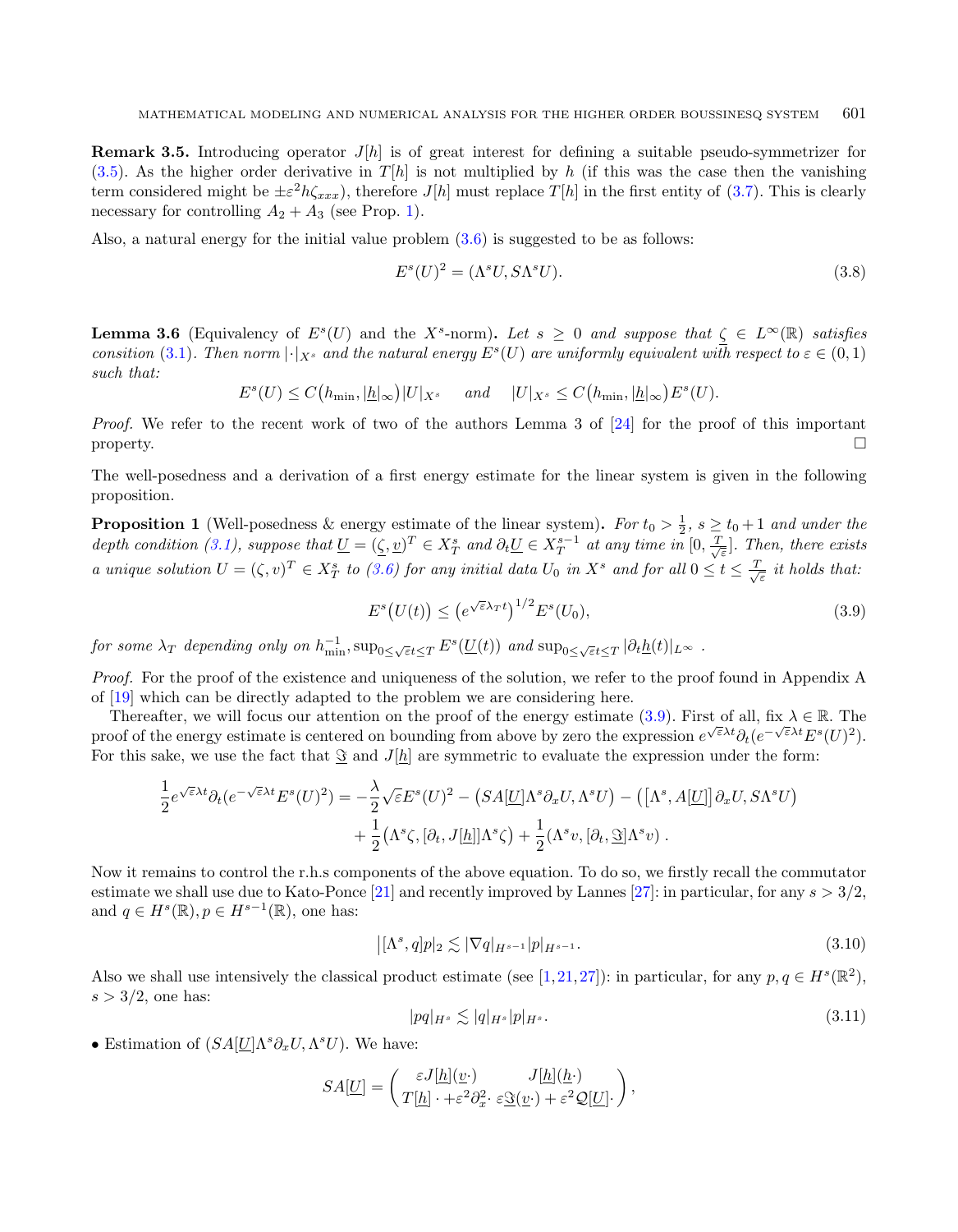then it holds that:

$$
(SA[\underline{U}]\Lambda^s \partial_x U, \Lambda^s U) = \varepsilon \big( J[\underline{h}](\underline{v}\Lambda^s \zeta_x), \Lambda^s \zeta \big) + \big( J[\underline{h}](\underline{h}\Lambda^s v_x), \Lambda^s \zeta \big) + \big( T[\underline{h}]\Lambda^s \zeta_x, \Lambda^s v \big) + \varepsilon^2 \big( \Lambda^s \zeta_{xxx}, \Lambda^s v \big) + \varepsilon \big( \underline{\Im}(\underline{v}\Lambda^s v_x), \Lambda^s v \big) + \varepsilon^2 \big( \underline{Q}[\underline{U}]\Lambda^s v_x, \Lambda^s v \big) = A_1 + A_2 + \ldots + A_6.
$$

To control  $A_1$ , by integration by parts, we have:

$$
A_1 = \varepsilon (\underline{v}\Lambda^s \zeta_x, \Lambda^s \zeta) + \varepsilon^3 (\underline{h}^{-1} \partial_x (\underline{v}\Lambda^s \zeta_x), \Lambda^s \zeta_x) + \frac{2}{45} \varepsilon^3 (\underline{h}^{-1} \partial_x^2 (\underline{v}\Lambda^s \zeta_x), \Lambda^s \zeta_{xx}) = A_{11} + A_{12} + A_{13}.
$$

Clearly, it holds that:

<span id="page-9-0"></span>
$$
|A_{11}| = \frac{1}{2}\varepsilon |(\Lambda^s \zeta, \underline{v}_x \Lambda^s \zeta)| \leq \varepsilon C (|\underline{v}|_{W^{1,\infty}}) E^s(U)^2.
$$

By integrating by parts, it holds that:

$$
|A_{12}| = \varepsilon^3 \left( \underline{h}^{-1} \underline{v}_x \Lambda^s \zeta_x, \Lambda^s \zeta_x \right) + \varepsilon^3 \left( \underline{h}^{-1} \underline{v} \Lambda^s \zeta_{xx}, \Lambda^s \zeta_x \right) \leq \varepsilon C \left( h_{\min}^{-1}, |\underline{v}_x|_{\infty} \right) E^s(U)^2.
$$

Now using the fact that:

$$
\partial_x^2(MN) = N\partial_x^2 M + 2M_x N_x + M\partial_x^2 N,\tag{3.12}
$$

for any differentiable functions  $M$ ,  $N$  and by integration by parts, we have:

$$
A_{13} = \frac{2}{45} \varepsilon^3 \left[ \left( \underline{h}^{-1} \underline{v}_{xx} \Lambda^s \zeta_x, \Lambda^s \zeta_{xx} \right) + 2 \left( \underline{h}^{-1} \underline{v}_x \Lambda^s \zeta_{xx}, \Lambda^s \zeta_{xx} \right) + \frac{1}{2} \left( \underline{h}^{-2} \underline{h}_x \underline{v} \Lambda^s \zeta_{xx}, \Lambda^s \zeta_{xx} \right) - \frac{1}{2} \left( \underline{h}^{-1} \underline{v}_x \Lambda^s \zeta_{xx}, \Lambda^s \zeta_{xx} \right) \right]
$$
  
=  $A_{131} + \dots + A_{314}.$ 

Although  $A_{131}$  can be controlled directly with  $\sqrt{\varepsilon}$  in front of the constant, one may improve this by  $\varepsilon$  instead. Indeed by integration by parts one has:

$$
A_{131} = \frac{2}{45} \varepsilon^3 \left( \underline{h}^{-2} \underline{h}_x \underline{v}_{xx} \Lambda^s \zeta_x, \Lambda^s \zeta_x \right) - \frac{2}{45} \varepsilon^3 \left( \underline{h}^{-1} \underline{v}_{xxx} \Lambda^s \zeta_x, \Lambda^s \zeta_x \right) = A_{1311} + A_{1312}.
$$

Remark that  $\underline{h}_x = \varepsilon \underline{\zeta}_x$ , then  $A_{1311}$  posses sufficient  $\varepsilon$ 's, unlike  $A_{1312}$  on which we have to work a little more. Indeed, in view of  $(3.1)$  we have that  $h^{-1} > 0$ , then it holds:

$$
A_{1312} = -\frac{2}{45} \varepsilon^3 \left( \underline{h}^{-1} \underline{v}_{xxx}, (\Lambda^s \zeta_x)^2 \right) \le \frac{2}{45} \varepsilon^3 |\underline{v}_{xxx}|_\infty \left( \underline{h}^{-1}, (\Lambda^s \zeta_x)^2 \right).
$$

Again by integration by parts, we get  $: (\underline{h}^{-1}, (\Lambda^s \zeta_x)^2) = (\underline{h}^{-2} \underline{h}_x \Lambda^s \zeta, \Lambda^s \zeta_x) - (\underline{h}^{-1} \Lambda^s \zeta, \Lambda^s \zeta_{xx})$ . Therefore one may control  $A_{1312}$  by  $\varepsilon C(h_{\min}^{-2}, |\zeta|_{W^{1,\infty}}, \mu|\underline{v}_{xxx}|_{\infty})E^s(U)^2$ . Consequently, it holds:

$$
A_{1311} + A_{132} + \ldots + A_{134} \le \varepsilon C(h_{\min}^{-2}, |\zeta|_{W^{1,\infty}}, |\underline{v}|_{W^{1,\infty}}, \sqrt{\varepsilon} |\underline{v}_{xx}|_{\infty}) E^{s}(U)^{2}.
$$

Collecting the information provided above we get:

$$
|A_1| \leq \varepsilon C\big(h_{\min}^{-2}, |\underline{\zeta}|_{W^{1,\infty}}, |\underline{v}|_{W^{1,\infty}}, \sqrt{\varepsilon}|\underline{v}_{xx}|_{\infty}\big)E^s(U)^2.
$$

To control  $A_2 + A_3$ , by remarking firstly that  $J[\underline{h}]$  and  $T[\underline{h}]$  are symmetric, and then by integration by parts after having performing some algebraic calculations and using [\(3.12\)](#page-9-0), we have:

$$
A_2 + A_3 = -(\Lambda^s v, \underline{h}_x \Lambda^s \zeta) + \varepsilon^2 (\underline{h}^{-1} \underline{h}_x \Lambda^s \zeta_x, \Lambda^s v_x) + \frac{4}{45} \varepsilon^2 (\underline{h}^{-1} \underline{h}_x \Lambda^s v_{xx}, \Lambda^s \zeta_{xx}) - \frac{2}{45} \varepsilon^2 (\underline{h}^{-1} \underline{h}_{xx} \Lambda^s \zeta_{xx}, \Lambda^s v_x).
$$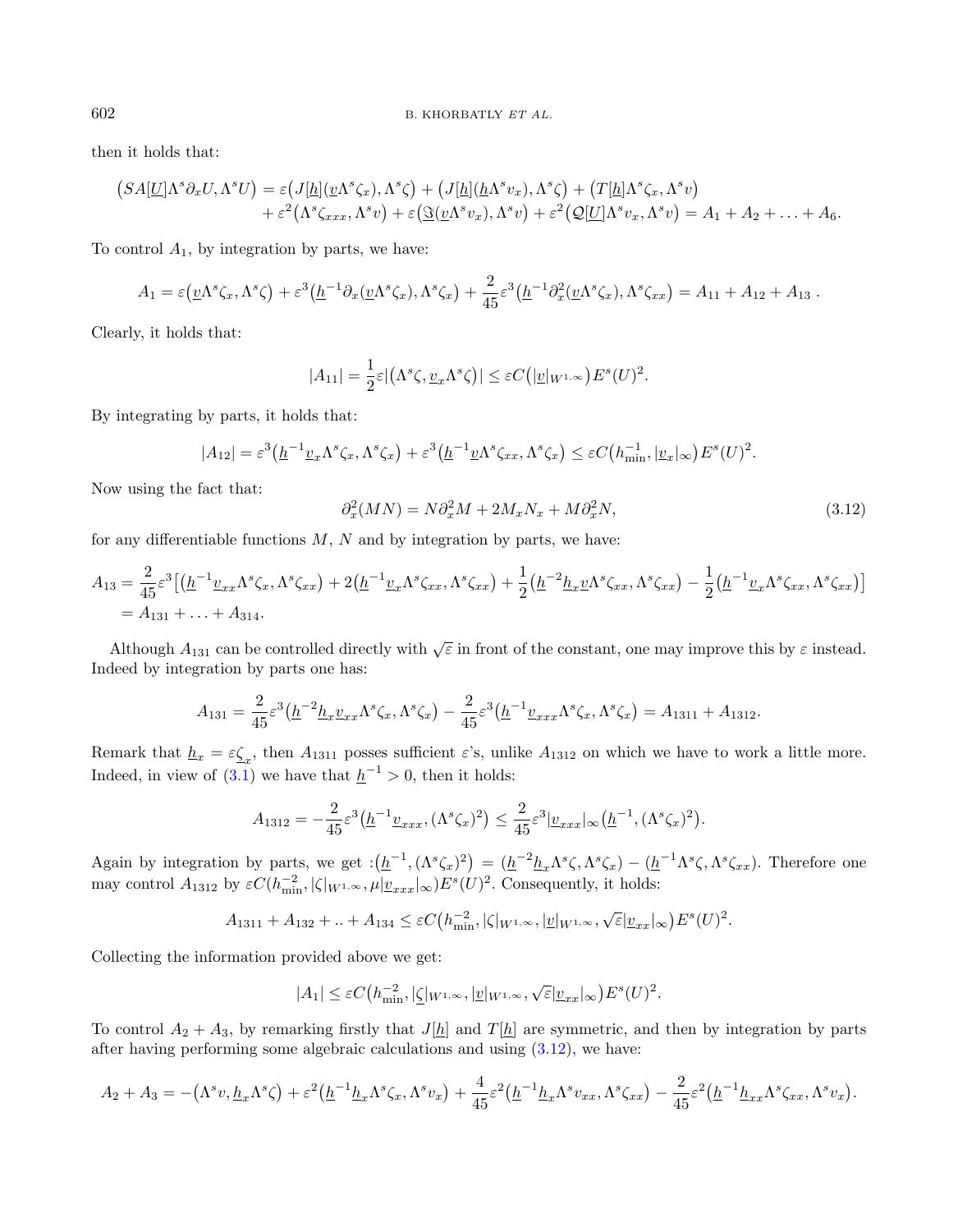Unfortunately, an inconvenient term appears in  $A_2 + A_3$ : it is the term  $\varepsilon^2 \left(\underline{h}^{-1} \underline{h}_{xx} \Lambda^s \zeta_{xx}, \Lambda^s v_x\right)$ . This term won't be controlled without gaining  $\sqrt{\varepsilon}$  taken from  $\underline{h}_{xx} = \varepsilon \underline{\zeta}_{xx}$  and the othe this fact, it follows that:

$$
|A_2 + A_3| \leq \sqrt{\varepsilon} C\left(h_{\min}^{-1}, \left|\underline{\zeta}\right|_{W^{1,\infty}}, \left|\underline{v}\right|_{W^{1,\infty}}, \varepsilon\right| \underline{\zeta}_{xx}|_{H^s}\right) E^s(U)^2.
$$

To control  $A_4$ , by integration by parts, it holds:

$$
A_4 = -\varepsilon^2(\Lambda^s \zeta_{xx}, \Lambda^s v_x) \le \sqrt{\varepsilon} E^s(U)^2.
$$

To control  $A_5$ , by integration by parts, we have:

$$
A_5 = \varepsilon \left( \underline{h} \underline{v} \Lambda^s v_x, \Lambda^s v \right) + \frac{\varepsilon^2}{3} \left( \underline{h}^3 \partial_x (\underline{v} \Lambda^s v_x), \Lambda^s v_x \right) + \frac{\varepsilon^3}{45} \left( \partial_x^2 (\underline{v} \Lambda^s v_x), \Lambda^s v_{xx} \right) = A_{51} + A_{52} + A_{53}
$$

where

$$
|A_{51}| = |-\frac{\varepsilon}{2}(\underline{h}_x \underline{v}\Lambda^s v, \Lambda^s v) - \frac{\varepsilon}{2}(\underline{h} \underline{v}_x \Lambda^s v, \Lambda^s v)| \leq \varepsilon C(|\underline{\zeta}_x|_{\infty}, |\underline{v}_x|_{\infty}) E^s(U)^2
$$

with

$$
\left| A_{52} \right| = \left| -\frac{\varepsilon^2}{2} \left( \underline{h}_x^3 \underline{v} \Lambda^s v_x, \Lambda^s v_x \right) - \frac{\varepsilon^2}{6} \left( \underline{h}^3 \underline{v} \Lambda^s v_x, \Lambda^s v_x \right) \right| \leq \varepsilon C \left( \left| \underline{\zeta} \right|_{W^{1,\infty}} \right) E^s(U)^2
$$

and

$$
\left|A_{53}\right| = \frac{\varepsilon^2}{45} \left| \left(\underline{v}_{xx}\Lambda^s v_x, \Lambda^s v_{xx}\right) + 2\left(\underline{v}_x\Lambda^s v_{xx}, \Lambda^s v_{xx}\right) - \frac{1}{2}\left(\underline{v}_x\Lambda^s v_{xx}, \Lambda^s v_{xx}\right) \right| \leq \varepsilon C \left( \left|\underline{\zeta}|_{W^{1,\infty}}, \sqrt{\varepsilon}|_{\underline{v}_{xx}}\right|_{\infty} \right) E^s(U)^2.
$$

Therefore, it holds that:

$$
|A_5| \leq \varepsilon C\big(|\underline{\zeta}|_{W^{1,\infty}}, |\underline{v}_x|_{\infty}, \sqrt{\varepsilon}|\underline{v}_{xx}|_{\infty}\big) E^s(U)^2.
$$

Finally, by integration by parts,  $A_6$  is controlled by  $\varepsilon C(|\underline{v}_x|_\infty)E^s(U)^2$ . Therefore, it holds:

<span id="page-10-0"></span>
$$
\left| \left(SA[\underline{U}]\Lambda^s \partial_x U, \Lambda^s U\right) \right| \leq \sqrt{\varepsilon} C \big( |\zeta|_{W^{1,\infty}} , \varepsilon |\underline{\zeta}_{xx}|_{H^s}, |\underline{v}|_{W^{1,\infty}}, \sqrt{\varepsilon} |\underline{v}_{xx}|_\infty \big) E^s(U)^2.
$$

• Estimation of  $([\Lambda^s, A[\underline{U}]] \partial_x U, S \Lambda^s U)$ . Let us remark that:

$$
\begin{aligned}\n\left(\left[\Lambda^s, A[\underline{U}]\right] \partial_x U, S \Lambda^s U\right) &= \varepsilon \left(\left[\Lambda^s, \underline{v}\right] \zeta_x, J[\underline{h}] \Lambda^s \zeta\right) + \left(\left[\Lambda^s, \underline{h}\right] v_x, J[\underline{h}] \Lambda^s \zeta\right) + \left(\left[\Lambda^s, \underline{\Im}^{-1}(T[\underline{h}])\right] \zeta_x, \underline{\Im} \Lambda^s v\right) \\
&\quad + \varepsilon^2 \left(\left[\Lambda^s, \underline{\Im}^{-1}(\partial_x^2 \cdot)\right] \zeta_x, \underline{\Im} \Lambda^s v\right) + \varepsilon \left(\left[\Lambda^s, \underline{v}\right] v_x, \underline{\Im} \Lambda^s v\right) + \varepsilon^2 \left(\left[\Lambda^s, \underline{\Im}^{-1}(\underline{Q}[\underline{U}])\right] v_x, \underline{\Im} \Lambda^s v\right) \\
&= B_1 + B_2 + \ldots + B_6.\n\end{aligned}
$$

To control  $B_1$ , we use the expression of  $J[\underline{h}]$  to write:

$$
B_1 = \varepsilon([\Lambda^s, \underline{v}]\zeta_x, \Lambda^s \zeta) + \varepsilon^3 (\partial_x [\Lambda^s, \underline{v}]\zeta_x, \frac{1}{\underline{h}} \Lambda^s \zeta_x) + \frac{2}{45} \varepsilon^3 (\partial_x^2 [\Lambda^s, \underline{v}]\zeta_x, \underline{h}^{-1} \Lambda^s \zeta_{xx}).
$$

Then by using the fact that:

 $\partial_x[\Lambda^s, M]N = [\Lambda^s, M_x]N + [\Lambda^s, M]N_x$  and  $\partial_x^2[\Lambda^s, M]N = [\Lambda^s, M_{xx}]N + 2[\Lambda^s, M_x]N_x + [\Lambda^s, M]N_{xx}$ , (3.13) and using [\(3.10\)](#page-8-2), it holds that:

$$
B_1 = \varepsilon\left( [\Lambda^s, \underline{v}] \zeta_x, \Lambda^s \zeta \right) + \varepsilon^3 \left( [\Lambda^s, \underline{v}_x] \zeta_x, \underline{h}^{-1} \Lambda^s \zeta_x \right) + \varepsilon^3 \left( [\Lambda^s, \underline{v}] \zeta_{xx}, \underline{h}^{-1} \Lambda^s \zeta_x \right) + \frac{2}{45} \varepsilon^3 \left\{ \left( [\Lambda^s, \underline{v}_{xx}] \zeta_x, \underline{h}^{-1} \Lambda^s \zeta_{xx} \right) + 2 \left( [\Lambda^s, \underline{v}_x] \zeta_{xx}, \underline{h}^{-1} \Lambda^s \zeta_{xx} \right) + \left( [\Lambda^s, \underline{v}] \zeta_{xxx}, \underline{h}^{-1} \Lambda^s \zeta_{xx} \right) \right\} \leq \sqrt{\varepsilon} C \left( h_{\min}^{-1}, |\underline{v}|_{H^s}, \varepsilon |\underline{v}_{xx}|_{H^s} \right) E^s(U)^2.
$$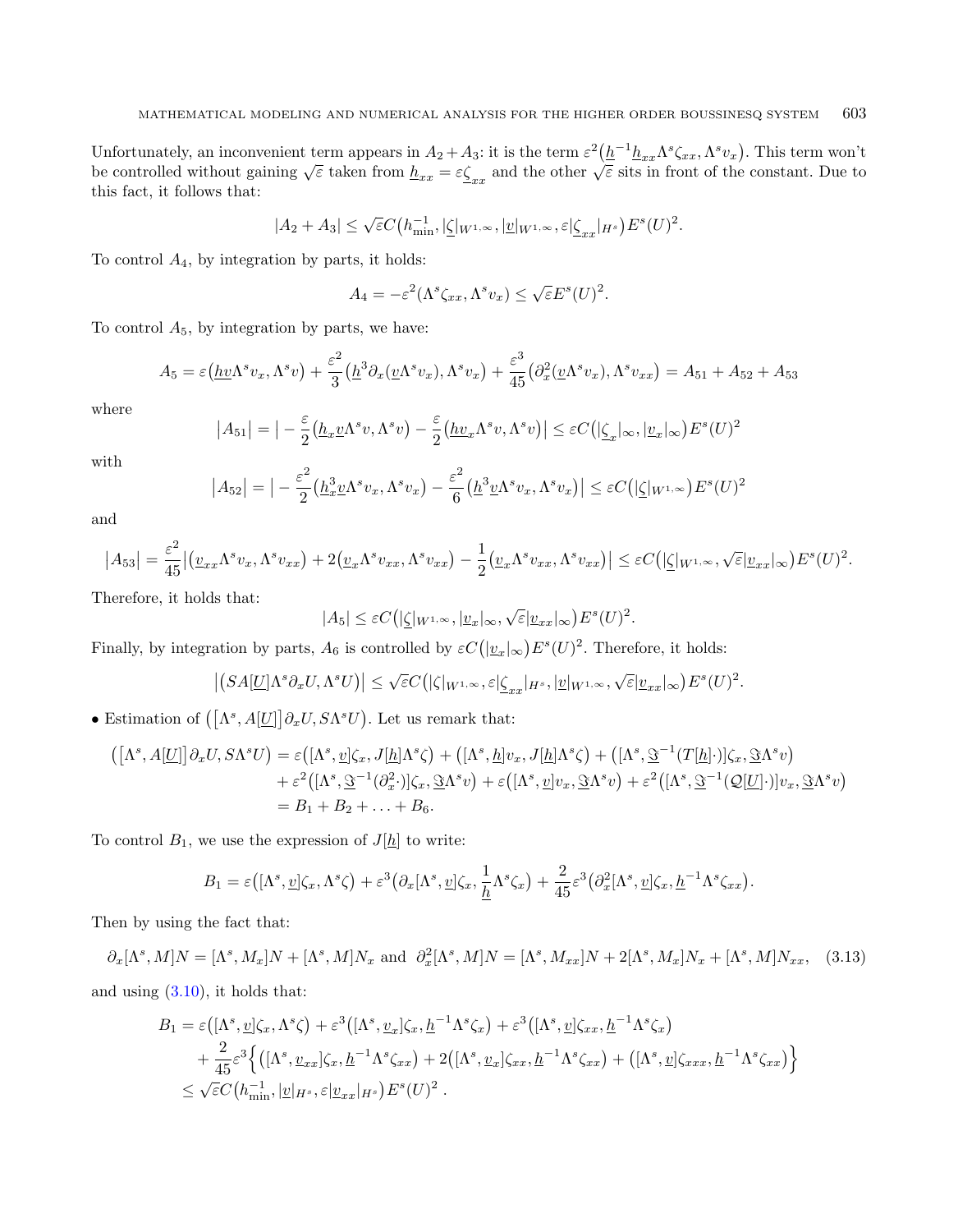The  $\sqrt{\varepsilon}$  in front of the constant is due to the inconvenient term represented by  $\varepsilon^3([\Lambda^s, \underline{v}_x]\zeta_{xx}, \underline{h}^{-1}\Lambda^s\zeta_{xx})$ . To control  $B_2$ , by the expression of  $J[\underline{h}]$  and  $(3.13)$ , we have:

$$
B_2 = ([\Lambda^s, \underline{h} - 1]v_x, \Lambda^s \zeta) + \varepsilon^3 ([\Lambda^s, \underline{\zeta}_x] v_x, \underline{h}^{-1} \Lambda^s \zeta_x) + \varepsilon^2 ([\Lambda^s, \underline{h} - 1] v_{xx}, \underline{h}^{-1} \Lambda^s \zeta_x) + \frac{2}{45} \varepsilon^2 \Big\{ ([\Lambda^s, (\underline{h} - 1)_{xx}] v_x, \underline{h}^{-1} \Lambda^s \zeta_{xx}) + 2 ([\Lambda^s, (\underline{h} - 1)_x] v_{xx}, \underline{h}^{-1} \Lambda^s \zeta_{xx}) + ([\Lambda^s, \underline{h} - 1] v_{xxx}, \underline{h}^{-1} \Lambda^s \zeta_{xx}) \Big\}.
$$

Then, clearly the following estimate holds:

$$
|B_2| \leq \varepsilon C (h_{\min}^{-1}, |h-1|_{H^s}, \varepsilon | \underline{\zeta}_{xx}|_{H^s}) E^s(U)^2.
$$

To control  $B_3$ , we have that  $\mathcal{S}_3$  is symmetric and that:

$$
\mathfrak{S}[\Lambda^s, \mathfrak{S}^{-1}]T[\underline{h}]\zeta_x = \mathfrak{S}[\Lambda^s, \mathfrak{S}^{-1}T[(\underline{h}]\cdot)]\zeta_x - [\Lambda^s, T[\underline{h}]]\zeta_x.
$$

Moreover, since  $[\Lambda^s, \underline{\mathfrak{S}}^{-1}] = -\underline{\mathfrak{S}}^{-1}[\Lambda^s, \underline{\mathfrak{S}}] \underline{\mathfrak{S}}^{-1}$ , one gets:

$$
\mathfrak{S}[\Lambda^s, \mathfrak{S}^{-1} T[\underline{h}]\cdot]\zeta_x = -[\Lambda^s, \mathfrak{S}]\mathfrak{S}^{-1}T[\underline{h}]\zeta_x + [\Lambda^s, T[\underline{h}]]\zeta_x.
$$

Therefore, one may write:

$$
B_3 = ([\Lambda^s, \underline{\Im}]\underline{\Im}^{-1}(T[\underline{h}]\zeta_x), \Lambda^s v) + ([\Lambda^s, T[\underline{h}]]\zeta_x, \Lambda^s v) .
$$

At this point, using the expressions of  $T[\underline{h}]$  and  $J[\underline{h}]$ , it holds:

$$
\frac{2}{45}\varepsilon^2\partial_x^4\zeta_x = 2\underline{\Im}\zeta_x - 2\underline{h}\zeta_x + \frac{2}{3}\varepsilon\partial_x(\underline{h}^3\zeta_{xx}).
$$

<span id="page-11-0"></span>Therefore, it holds that:

$$
\underline{\Im}^{-1}(T[\underline{h}]\zeta_x) = 2\zeta_x - \underline{\Im}^{-1}(\underline{h}\zeta_x) - \varepsilon^2 \underline{\Im}^{-1}(\zeta_{xxx}) + \frac{2}{3}\varepsilon \underline{\Im}^{-1}\partial_x(\underline{h}^3\zeta_{xx}),
$$

which implies that:

$$
B_3 = 2\left( [\Lambda^s, \mathfrak{S}] \zeta_x, \Lambda^s v \right) - \left( [\Lambda^s, \mathfrak{S}] \mathfrak{S}^{-1}(\underline{h} \zeta_x), \Lambda^s v \right) + \frac{2}{3} \varepsilon \left( [\Lambda^s, \mathfrak{S}] \mathfrak{S}^{-1} \partial_x (\underline{h}_3 \zeta_{xx}), \Lambda^s v \right) - \varepsilon^2 \left( [\Lambda^s, \mathfrak{S}] \mathfrak{S}^{-1}(\zeta_{xxx}), \Lambda^s v \right) + \left( [\Lambda^s, T[\underline{h}] \zeta_x, \Lambda^s v \right) = B_{31} + B_{32} + B_{33} + B_{34} + B_{35}.
$$

Thanks to the fact that, for all  $k \in \mathbb{N}, \underline{h}^k - 1 = \mathcal{O}(\varepsilon \underline{\zeta})$  and using the explicit expression of  $\underline{\mathfrak{S}}$  combined with the identities:

$$
[\Lambda^s, \partial_x(M\partial_x \cdot)]N = \partial_x[\Lambda^s, M]N_x \quad \text{and} \quad [\Lambda^s, \partial_x^m]N = 0 \quad \forall m \in \mathbb{N}^*, \tag{3.14}
$$

then by integration by parts and  $(3.10)$ , it holds that:

$$
B_{31} = 2\big([\Lambda^s, \underline{h} - 1]\zeta_x, \Lambda^s v\big) + \frac{2}{3}\varepsilon\big([\Lambda^s, \underline{h}^3 - 1]\zeta_{xx}, \Lambda^s v_x\big) \le \sqrt{\varepsilon}C\big(|\underline{h} - 1|_{H^s})E^s(U)^2.
$$

Also, by  $(3.10)$  it holds:

$$
|B_{32}| \leq \left| \left( [\Lambda^s, \underline{h}] \underline{\Im}^{-1}(\underline{h} \zeta_x), \Lambda^s v \right) + \frac{1}{3} \varepsilon \left( [\Lambda^s, \underline{h}^3] \partial_x \underline{\Im}^{-1}(\underline{h} \zeta_x), \Lambda^s v_x \right) \right| \leq \varepsilon C \left( |\underline{h} - 1|_{H^s}, C_s \right) E^s(U)^2,
$$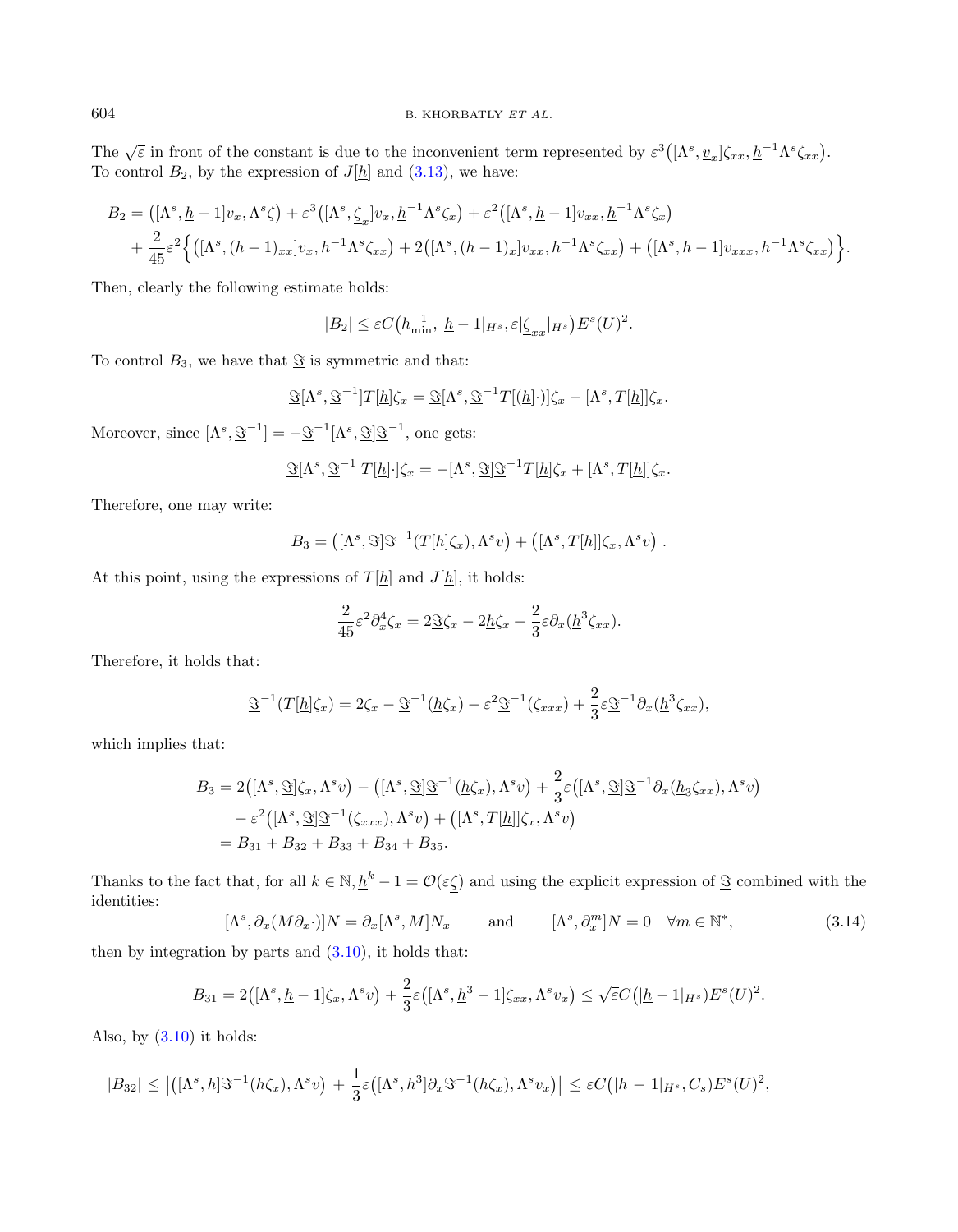with

$$
|B_{33}| \leq \left|\frac{2}{3}\varepsilon\left([\Lambda^s, \underline{h}]\underline{\Im}^{-1}\partial_x(\underline{h}^3\zeta_{xx}), \Lambda^s v\right) + \frac{2}{9}\varepsilon^2\left([\Lambda^s, \underline{h}^3]\partial_x\underline{\Im}^{-1}\partial_x(\underline{h}^3\zeta_{xx}), \Lambda^s v_x\right)\right| \leq \varepsilon C\left(|\underline{h} - 1|_{H^s}, C_s\right)E^s(U)^2,
$$

and

$$
|B_{34}| \leq \varepsilon^2 \big| \big( [\Lambda^s, \underline{h}] \underline{\Im}^{-1}(\zeta_{xxx}), \Lambda^s v \big) + \frac{1}{3} \varepsilon^3 \big( [\Lambda^s, \underline{h}^3] \partial_x \underline{\Im}^{-1}(\zeta_{xxx}), \Lambda^s v_x \big) \big| \leq \varepsilon C \big( |\underline{h} - 1|_{H^s}, C_s \big) E^s(U)^2
$$

.

For controlling  $B_{35}$ , the explicit expression of  $T[\underline{h}]$  and  $(3.14)$  gives that:

$$
B_{35} = ([\Lambda^s, \underline{h} - 1]\zeta_x, \Lambda^s v) \leq \varepsilon C(|\underline{h} - 1|_{H^s}, C_s)E^s(U)^2.
$$

Thus, as a conclusion, it holds that:

$$
|B_3| \leq \sqrt{\varepsilon}C\big(|\underline{h}-1|_{H^s},|\underline{\zeta}|\infty,\varepsilon|\underline{\zeta}_{xxx}|_{H^{s-1}},C_s\big)E^s(U)^2.
$$

To control  $B_4$ , as for  $B_3$  and using  $(3.14)$  one may write:

$$
B_4 = -\varepsilon^2 \left( [\Lambda^s, \underline{\Im}] \underline{\Im}^{-1} \zeta_{xxx}, \Lambda^s v \right)
$$
  
=  $-\varepsilon^2 \left( [\Lambda^s, \underline{h}] \underline{\Im}^{-1} \zeta_{xxx}, \Lambda^s v \right) - \frac{1}{3} \varepsilon^3 \left( [\Lambda^s, \underline{h}^3] \partial_x \underline{\Im}^{-1} \zeta_{xxx}, \Lambda^s v_x \right) \leq \varepsilon C \left( |\underline{h} - 1|_{H^s}, C_s \right) E^s(U)^2.$ 

To control  $B_5$ , using the expression of  $\Im$ , [\(3.10\)](#page-8-2) and [\(3.13\)](#page-10-0) with integration by parts and the fact that  $\partial_x[\Lambda^s, M]N = [\Lambda^s, M_x]N + [\Lambda^s, M]N_x$ , it holds:

$$
|B_5| = \varepsilon \left| \left( [\Lambda^s, \underline{v}] v_x, \underline{h} \Lambda^s v \right) + \frac{1}{3} \varepsilon \left( [\Lambda^s, \underline{v}_x] v_x, \underline{h}^3 \Lambda^s v_x \right) + \frac{1}{3} \varepsilon \left( [\Lambda^s, \underline{v}] v_{xx}, \underline{h}^3 \Lambda^s v_x \right) + \frac{1}{45} \varepsilon^2 \left( [\Lambda^s, \underline{v}_{xx}] v_x, \Lambda^s v_{xx} \right) \right|
$$
  
+ 
$$
\frac{2}{45} \varepsilon^2 \left( [\Lambda^s, \underline{v}_x] v_{xx}, \Lambda^s v_{xx} \right) + \frac{1}{45} \varepsilon^2 \left( [\Lambda^s, \underline{v}] v_{xxx}, \Lambda^s v_{xx} \right) \left| \leq \varepsilon C \left( |\underline{h}|_{\infty}, |\underline{v}|_{H^s}, \sqrt{\varepsilon} | \underline{v}_{xx}|_{H^{s-1}}, \varepsilon | \underline{v}_{xxx}|_{H^{s-1}} \right) E^s(U)^2.
$$

To control  $B_6$ , using the same arguments as the ones used to control  $B_3$ , using expression of  $\mathcal{S}_5$ , [\(3.10\)](#page-8-2) and  $(3.14)$ , it follows that:

$$
B_6 = -\varepsilon^2 \left( [\Lambda^s, \underline{h}] \underline{\mathfrak{S}}^{-1} \mathcal{Q}[\underline{U}] v_x, \Lambda^s v \right) - \frac{\varepsilon^3}{3} \left( [\Lambda^s, \underline{h}^3] \partial_x \underline{\mathfrak{S}}^{-1} \mathcal{Q}[\underline{U}] v_x, \Lambda^s v_x \right) + \varepsilon^2 \left( [\Lambda^s, \mathcal{Q}[\underline{U}]] v_x, \Lambda^s v \right).
$$

Now, using the expression of  $Q$  with the help of Lemma [3.2,](#page-6-3) estimate [\(3.10\)](#page-8-2), in addition to [\(3.14\)](#page-11-0) and the fact that  $[\Lambda^s, \partial_x(M\cdot)]N = \partial_x[\Lambda^s, M]N$ , it holds:

$$
|B_6| \leq \varepsilon C(|\underline{h} - 1|_{H^s}, \sqrt{\varepsilon}|\underline{v}_x|_{H^s}, C_s)E^s(U)^2.
$$

Eventually, as a conclusion, one gets:

$$
\left|\left(\left[\Lambda^s,A[\underline{U}]\right]\partial_x U,S\Lambda^s U\right)\right| \leq \sqrt{\varepsilon} C\left(h_{\min}^{-1},|\underline{h}-1|_{H^s},|\underline{\zeta}|_{H^s},\varepsilon|\underline{\zeta}_{xx}|_{H^s},|\underline{v}|_{H^s},\sqrt{\varepsilon}|\underline{v}_x|_{H^s},\varepsilon|\underline{v}_{xx}|_{H^s},C_s\right) E^s(U)^2.
$$

It is worth noticing that  $\sqrt{\varepsilon}$  in front of the constant is due to  $B_1$  and  $B_{31}$ .

• Estimation of  $(\Lambda^s \zeta, [\partial_t, J[\underline{h}]] \Lambda^s \zeta)$ . Using the expression of  $J[\underline{h}]$  and by integration by parts, it holds that:

$$
(\Lambda^s \zeta, [\partial_t, J[\underline{h}]] \Lambda^s \zeta) \Big| = \varepsilon^2 \big( \underline{h}^{-2} \partial_t \underline{h} \Lambda^s \zeta_x, \Lambda^s \zeta_x \big) + \frac{2}{45} \varepsilon^2 \big( \underline{h}^{-2} \partial_t \underline{h} \Lambda^s \zeta_{xx}, \Lambda^s \zeta_{xx} \big) \leq \varepsilon C (h_{\min}^{-2}, |\partial_t \underline{\zeta}|_{\infty}) E^s(U)^2.
$$

• Estimation of  $(\Lambda^s v, [\partial_t, \mathcal{S}] \Lambda^s v)$ . It holds that:

$$
[\partial_t, \underline{h}]\Lambda^s v = \partial_t \underline{h} \Lambda^s v \quad \text{and} \quad [\partial_t, \partial_x (\underline{h}^3 \partial_x \cdot)] \Lambda^s v = \partial_x (\partial_t \underline{h}^3 \Lambda^s v_x),
$$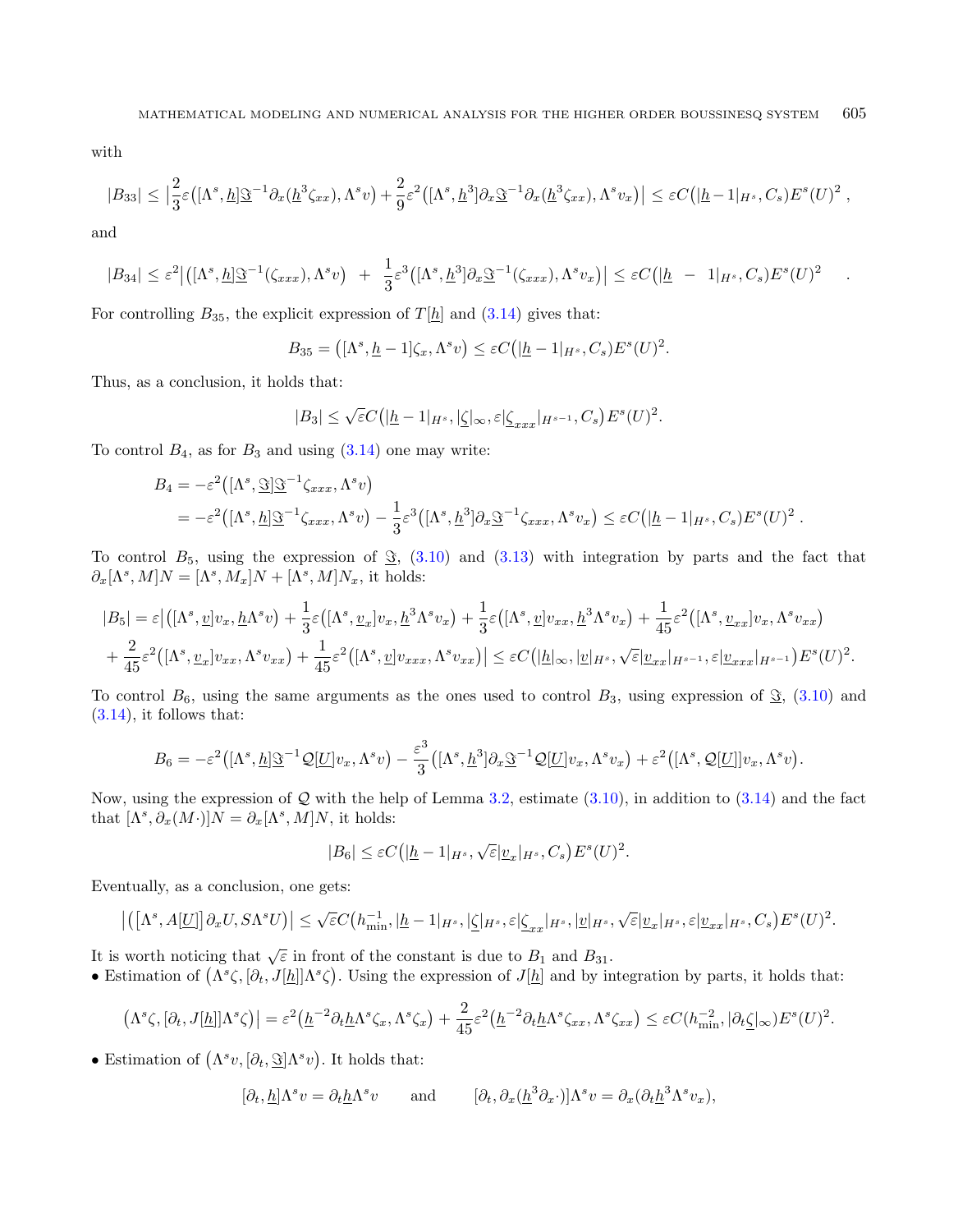then by integration by parts:

$$
\left| \left( \Lambda^s v, [\partial_t, \underline{\Im}] \Lambda^s v \right) \right| = \left| \left( \partial_t \underline{h} \Lambda^s v, \Lambda^s v \right) + \frac{\varepsilon}{3} \left( \partial_t \underline{h}^3 \Lambda^s v_x, \Lambda^s v_x \right) \right| \leq \varepsilon C(|\partial_t \underline{\zeta}|_{\infty}, E^s(\underline{U})) E^s(U)^2.
$$

Finally, combining the above estimates in addition to that fact that  $H^s(\mathbb{R})$  is continuously embedded in  $W^{1,\infty}(\mathbb{R})$ , it holds that:

$$
\frac{1}{2}e^{\sqrt{\varepsilon}\lambda t}\partial_t(e^{-\sqrt{\varepsilon}\lambda t}E^s(U)^2)\leq \sqrt{\varepsilon}\big(C(h_{\min}^{-1},E^s(\underline{U}))-\lambda\big)E^s(U)^2.
$$

Taking  $\lambda = \lambda_T$  large enough (how large depending on sup  $C(h_{\min}^{-1}, E^s(\underline{U}))$  such that the right hand side of  $t \in [0, \frac{T}{\sqrt{\varepsilon}}]$ 

the inequality above is negative for all  $t \in [0, \frac{T}{\sqrt{\varepsilon}}]$ , then it holds that:

$$
\forall t \in \left[0, \frac{T}{\sqrt{\varepsilon}}\right], \qquad \frac{1}{2} e^{\sqrt{\varepsilon}\lambda t} \partial_t \left(e^{-\sqrt{\varepsilon}\lambda t} E^s(U)^2\right) \le 0.
$$

Thanks to Grönwall's inequality so that it holds

$$
\forall t \in \left[0, \frac{T}{\sqrt{\varepsilon}}\right], \qquad E^s\big(U(t)\big) \leq \big(e^{\sqrt{\varepsilon}\lambda_T t}\big)^{1/2} E^s(U_0) ,
$$

and hence the desired energy estimate is finally obtained.

#### <span id="page-13-0"></span>3.4. Main results

3.4.1. Well-posedness of the extended Boussinesq system

Theorem [3.7](#page-13-1) represents the well-posedness of the extended Boussinesq system [\(2.2\)](#page-5-0) which holds in  $X^s =$  $H^{s+2}(\mathbb{R}) \times H^{s+2}(\mathbb{R})$  as soon as  $s > 3/2$  on a time interval of size  $1/\sqrt{\varepsilon}$ .

**Theorem 3.7** (Local existence). Suppose that  $U_0 = (\zeta_0, v_0) \in X^s$  satisfying [\(3.1\)](#page-6-2) for any  $t_0 > \frac{1}{2}$ ,  $s \ge t_0 + 1$ . Then there exists a maximal time  $T_{\text{max}} = T(|U_0|_{X^s}) > 0$  and a unique solution  $U = (\zeta, v)^T \in X^s_{T_{\text{max}}}$  to the extended Boussinesq system [\(2.2\)](#page-5-0) with initial condition  $(\zeta_0, v_0)$  such that the non-vanishing depth condition [\(3.1\)](#page-6-2) is satisfied for any  $t \in [0, \frac{T_{\text{max}}}{\sqrt{\varepsilon}})$ . In particular if  $T_{\text{max}} < \infty$  one has

<span id="page-13-2"></span>
$$
|U(t,\cdot)|_{X^s}\longrightarrow\infty\quad as\quad t\longrightarrow \frac{T_{\max}}{\sqrt{\varepsilon}},\qquad\quad or\qquad\inf_{\mathbb{R}}h(t,\cdot)=\inf_{\mathbb{R}}1+\varepsilon\zeta(t,\cdot)\longrightarrow0\quad as\quad t\longrightarrow \frac{T_{\max}}{\sqrt{\varepsilon}}.
$$

Proof. The proof follows same line as Theorem 1 of [\[24\]](#page-22-10) using the energy estimate proved in Proposition [1.](#page-8-0) This is due to the fact that in [\[24\]](#page-22-10) a most general case is considered (*i.e.* the extended Green-Naghdi equations). Remark that the proof itself is an adaptation of the proof of the well-posedness of hyperbolic systems (see [\[1\]](#page-21-11) for general details).  $\Box$ 

3.4.2. A stability property

Theorem [3.7](#page-13-1) is complemented by the following result that shows the stability of the solution with respect to perturbations, which is very useful for the justification of asymptotic approximations of the exact solution. (The solution  $U = (\zeta, v)^T$  and time  $T_{\text{max}}$  that appear in the statement below are those furnished by Thm. [3.7\)](#page-13-1).

Theorem 3.8 (Stability). Suppose that the assumption of Theorem [3.7](#page-13-1) is satisfied and moreover assume that there exists  $\widetilde{U} = (\widetilde{\zeta}, \widetilde{v})^T \in C\left([0, \frac{T_{\text{max}}}{\sqrt{\varepsilon}}], X^{s+1}(\mathbb{R})\right)$  such that

$$
\begin{cases} \partial_t \tilde{\zeta} + \partial_x (\tilde{h}\tilde{v}) = f_1, \\ \tilde{\Im}(\partial_t \tilde{v} + \varepsilon \tilde{v} \tilde{v}_x) + \tilde{h} \partial_x \tilde{\zeta} - \varepsilon^2 \tilde{\zeta}_{xxx} + \frac{2}{45} \varepsilon^2 \tilde{\zeta}_{xxxxx} + \varepsilon^2 \tilde{\zeta}_{xxx} + \varepsilon^2 \mathcal{Q}[\tilde{U}] \tilde{v}_x = f_2 \end{cases}
$$

<span id="page-13-1"></span>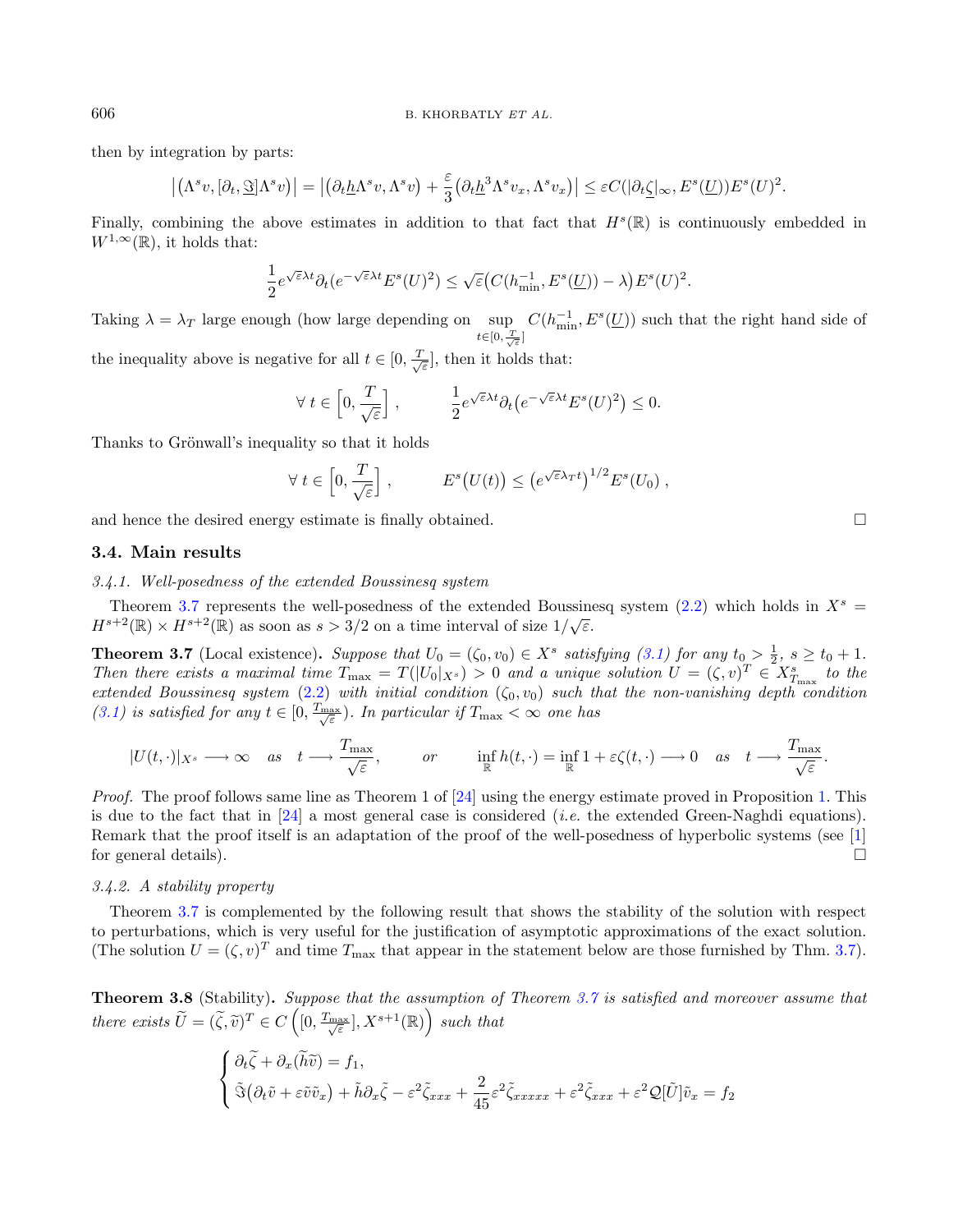with  $\widetilde{h}(t,x) = 1 + \varepsilon \widetilde{\zeta}(t,x)$  and  $\widetilde{F} = (f_1, f_2)^T \in L^{\infty}([0, \frac{T_{\text{max}}}{\sqrt{\varepsilon}}], X^s(\mathbb{R}))$ . Then for all  $t \in [0, \frac{T_{\text{max}}}{\sqrt{\varepsilon}}],$  the error  $\mathbf{U} = U - \widetilde{U} = (\zeta, v)^T - (\widetilde{\zeta}, \widetilde{v})^T$  with respect to U given by Theorem [3.7](#page-13-1) satisfies for all  $0 \le t \le T_{\text{max}}/\sqrt{\varepsilon}$  the following inequality following inequality

$$
\big|\mathbf{U}\big|_{L^\infty([0,t],X^s(\mathbb{R}))}\leq \sqrt{\varepsilon}\widetilde{C}\Big(\big|\mathbf{U}_{|_{t=0}}\big|_{X^s(\mathbb{R})}+t\big|\widetilde{F}\big|_{L^\infty([0,t],X^s(\mathbb{R}))}\Big),
$$

where the constant C is depending on  $|U|_{L^{\infty}([0,T_{\max}/\sqrt{\varepsilon}],X^{s}(\mathbb{R}))}$  and  $|U|_{L^{\infty}([0,T_{\max}/\sqrt{\varepsilon}],X^{s+1}(\mathbb{R}))}$ .

*Proof.* The proof consists on the evaluation of  $\frac{1}{2} \frac{d}{dt} |\mathbf{U}|$ 2  $\tilde{X}^s(\mathbb{R})$ . Knowing that fact, by subtracting the equations satisfied by  $U = (\zeta, v)^T$  and  $\tilde{U} = (\tilde{\zeta}, \tilde{v})^T$ , we obtain:

$$
\begin{cases} \partial_t \mathbf{U} + A[U] \partial_x \mathbf{U} = -\big(A[U] - A[\tilde{U}]\big) \partial_x \tilde{U} - \tilde{F}, \\ \mathbf{U}_{|t=0} = U_0 - \tilde{U}_0. \end{cases}
$$

Consequently, a similar energy estimate evaluation as in Proposition [1](#page-8-0) yields the desired result.

#### 3.4.3. Convergence

As a conclusion, the following convergence result states that the solutions of the full Euler system, remain close to the ones of the system we are considering, namely system  $(2.2)$ , with a better precision as  $\varepsilon^3$  is smaller.

<span id="page-14-1"></span>**Theorem 3.9** (Convergence). Let  $\varepsilon \in (0,1)$ ,  $s > 3/2$ , and  $U_0 = (\zeta_0, \psi_0)^T \in H^{s+N}(\mathbb{R})^2$  satisfying condition [\(3.1\)](#page-6-2) where N is large enough, uniformly with respect to  $\varepsilon \in (0,1)$ . Moreover, assume  $U^{euler} = (\zeta, \psi)^T$  to be a unique solution to the full Euler system  $(1.3)$  that satisfies the assumption of Proposition [2.3.](#page-5-4) Then there exists  $C, T > 0$ , independent of  $\varepsilon$ , such that

- Our new model [\(2.2\)](#page-5-0) admits a unique solution  $U_{xB} = (\zeta_{xB}, v_{xB})^T$ , defined on  $[0, \frac{T}{\sqrt{\varepsilon}}]$  with corresponding initial data  $(\zeta^0, v^0)^T$ ;
- The error estimate below holds, at any time  $0 \le t \le T/\sqrt{\varepsilon}$ ,

$$
|(\zeta, v) - (\zeta_{xB}, v_{xB})|_{L^{\infty}([0,t];X^s)} \leq C\varepsilon^3 t \lesssim \varepsilon^{5/2}.
$$

Proof. The first point is provided by the local existence result Theorem [3.7.](#page-13-1) Thanks to Proposition [2.3,](#page-5-4) then the solution of the water wave equations  $(\zeta, v)^T$  solve our model  $(2.2)$  up to a residual R of order  $\varepsilon^3$ . The error estimation then follows from the stability Theorem [3.8.](#page-13-2)

## <span id="page-14-2"></span>4. Solitary Waves

#### <span id="page-14-0"></span>4.1. Explicit Solitary Wave Solution of the extended Boussinesq system

Solitary waves were initially discovered in shallow water by J.S. Russell during his experiments to design a more dynamic canal boat [\[12\]](#page-21-12). Many partial differential equations have been derived in the literature to model the solitary wave observed by Russell. Such models are commonly known as the Korteweg-de Vries (KdV) scalar equation for a unidirectional flow or the coupled Boussinesq and Green-Naghdi evolution equations. These famous nonlinear and dispersive models describe the shallow water waves and admit explicit families of solitary wave solutions  $[4, 8, 26, 35, 41]$  $[4, 8, 26, 35, 41]$  $[4, 8, 26, 35, 41]$  $[4, 8, 26, 35, 41]$  $[4, 8, 26, 35, 41]$  $[4, 8, 26, 35, 41]$  $[4, 8, 26, 35, 41]$  $[4, 8, 26, 35, 41]$  $[4, 8, 26, 35, 41]$ . The explicit solitary solutions of different nonlinear PDE's can be calculated using many methods. One of these methods is replacing the partial differential equation by an ordinary one (ODE) and thus one can look for explicit solutions in terms of particular functions. This replacement can be done by setting a reference traveling wave and hence one look for traveling-wave solutions. In this section, we seek the explicit solution of traveling waves for the extended Boussinesq system. Let us recall that the extended Boussinesq system that we are considering can be written as:

$$
\begin{cases} \partial_t \zeta + \partial_x (hv) = 0 , \\ (1 + \varepsilon T[\zeta] + \varepsilon^2 \mathfrak{D}) \partial_t v + \partial_x \zeta + \varepsilon v \partial_x v + \varepsilon^2 \mathcal{Q} v = \mathcal{O}(\varepsilon^3), \end{cases} \tag{4.1}
$$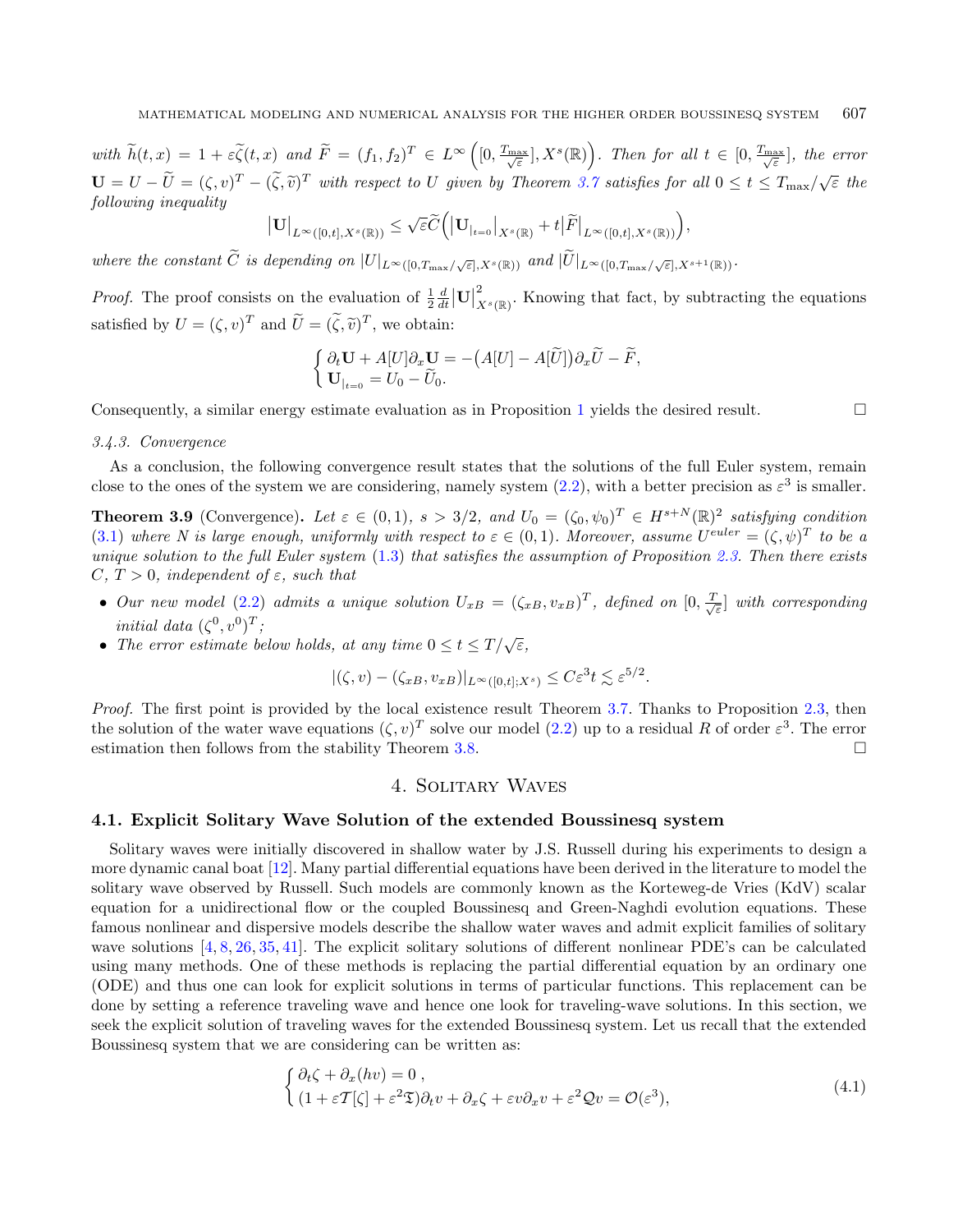where  $h(t, x) = 1 + \varepsilon \zeta(t, x)$  and denote by

$$
\mathcal{T}[\zeta]w = -\frac{1}{3h}\partial_x\left((1+3\varepsilon\zeta)\partial_x w\right), \mathfrak{T}w = -\frac{1}{45}\partial_x^4 w, \mathcal{Q}v = -\frac{1}{3}\partial_x\left(vv_{xx} - v_x^2\right). \tag{4.2}
$$

It is worth noting that using the asymptotic expansion  $\frac{1}{h} = 1 - \varepsilon \zeta + \mathcal{O}(\varepsilon^2)$ , one gets:

<span id="page-15-0"></span>
$$
\varepsilon \mathcal{T}[\zeta]w = -\frac{\varepsilon}{3h}\partial_x\big((1+3\varepsilon\zeta)\partial_x w\big) = -\frac{\varepsilon}{3}\partial_x\big((1+3\varepsilon\zeta)\partial_x w\big) + \frac{\varepsilon^2}{3}\zeta\partial_x^2 w + \mathcal{O}(\varepsilon^3).
$$

In order to find solitary wave solutions of the extended Boussinesq system [\(4.1\)](#page-14-2), we seek solutions in the form of the traveling wave  $\zeta(t, x) = \zeta_c(x - ct)$  and  $v(t, x) = v_c(x - ct)$  with  $\lim_{|x| \to \infty} |(\zeta_c, v_c)|(x) = 0$  where the constant  $c \in \mathbb{R}$  is the velocity of the solitary wave. Plugging the above Ansatz into eq. [\(4.1\)](#page-14-2) yields:

$$
\begin{cases}\n-c\zeta_c' + (h_c v_c)' = 0, \\
-cv_c' + \frac{\varepsilon c}{3} \left( (1 + 3\varepsilon \zeta_c) v_c'' \right)' - \frac{\varepsilon^2 c}{3} \zeta_c v_c'' + \frac{\varepsilon^2 c}{45} v_c^{(5)} + \zeta_c' + \frac{\varepsilon}{2} (v_c^2)' = \frac{\varepsilon^2}{3} (v_c v_c'' - (v_c')^2)'.\n\end{cases} (4.3)
$$

We may now integrate and, using the vanishing condition at infinity to set the integration constant, we deduce from the first equation:

<span id="page-15-5"></span><span id="page-15-4"></span><span id="page-15-3"></span><span id="page-15-2"></span><span id="page-15-1"></span>
$$
-c\zeta_c + h_c v_c = 0. \tag{4.4}
$$

Using [\(4.4\)](#page-15-0), one can deduce that  $v''_c = c\zeta'''_c + \mathcal{O}(\varepsilon)$ .

One can also check the following identity  $\zeta_c\zeta_c^{'''} = (\zeta_c\zeta_c^{''})' - \frac{1}{2}$  $\frac{1}{2}((\zeta_c')^2)'$  is true. Using the latter identities into the second equation of [\(4.3\)](#page-15-1), we may now integrate and, using the vanishing condition at infinity to set the integration constant one can deduce:

$$
-cv_c + \frac{\varepsilon}{2}v_c^2 + \zeta_c = -\frac{\varepsilon c}{3}v_c'' - \varepsilon^2 c\zeta_c v_c'' + \frac{\varepsilon^2 c^2}{3}\zeta_c\zeta_c'' - \frac{\varepsilon^2 c^2}{6}(\zeta_c')^2 - \frac{\varepsilon^2 c}{45}v_c^{(4)} + \frac{\varepsilon^2}{3}v_c v_c'' - \frac{\varepsilon^2}{3}(v_c')^2. \tag{4.5}
$$

One can deduce from [\(4.4\)](#page-15-0) the following identity:

$$
v_c = c\zeta_c - \varepsilon c\zeta_c^2 + \mathcal{O}(\varepsilon^2) \,. \tag{4.6}
$$

Using [\(4.4\)](#page-15-0) into the l.h.s of [\(4.5\)](#page-15-2) and [\(4.6\)](#page-15-3) into the r.h.s of (4.5), withdrawing all terms of order  $\mathcal{O}(\varepsilon^3)$  one can deduce the following equation:

$$
\zeta_c - \frac{c^2 \zeta_c}{2(1 + \varepsilon \zeta_c)^2} (2 + \varepsilon \zeta_c) = -\frac{\varepsilon c^2}{3} \zeta_c'' + \frac{\varepsilon^2 c^2}{6} (\zeta_c')^2 + \frac{\varepsilon^2 c^2}{3} \zeta_c \zeta_c'' - \frac{\varepsilon^2 c^2}{45} \zeta_c^{(4)}.
$$
\n(4.7)

Multiplying [\(4.7\)](#page-15-4) by  $\zeta_c'$  and integrating once again yields,

$$
\frac{\zeta_c^2}{2} \left( 1 - \frac{c^2}{1 + \varepsilon \zeta_c} \right) = \frac{\varepsilon c^2}{6} (\varepsilon \zeta_c - 1) (\zeta_c')^2 - \frac{\varepsilon^2 c^2}{45} \zeta_c''' \zeta_c' + \frac{\varepsilon^2 c^2}{90} (\zeta_c'')^2.
$$
\n(4.8)

The equation [\(4.8\)](#page-15-5) is a third order non linear ordinary differential equation. When dropping the  $\varepsilon^2$  terms on the r.h.s of [\(4.8\)](#page-15-5), one gets the analogous ODE for the GN equation which exhibits the analytical solitary wave solution defined in [\(4.9\)](#page-16-1). A careful examination reveals that the equation [\(4.8\)](#page-15-5) does not admit an explicit solution in any appropriate method. In [\[32\]](#page-22-11), the author studied solitary wave solutions of the Hamiltonian formulation of the extended Green-Naghdi equations by performing a singular perturbation analysis. In the latter paper, Matsuno mentioned that his inspection also reveals that the obtained third-order nonlinear differential equation would not have analytical solutions. The aim was to find an exact solitary wave solution of equation [\(4.8\)](#page-15-5). However, analytical approaches might not be applied to many nonlinear problems. The explicit solution of the extended Boussniesq [\(4.1\)](#page-14-2) system remain an open problem. An alternative approach is to consider the numerical solution of the equation [\(4.8\)](#page-15-5). Therefore, we validate the asymptotic extended Boussinesq model [\(4.1\)](#page-14-2) by comparing its travelling wave solution (computed numerically) with corresponding solution to the full Euler equations, computed using fast and accurate algorithms [\[14,](#page-21-15) [43\]](#page-22-19).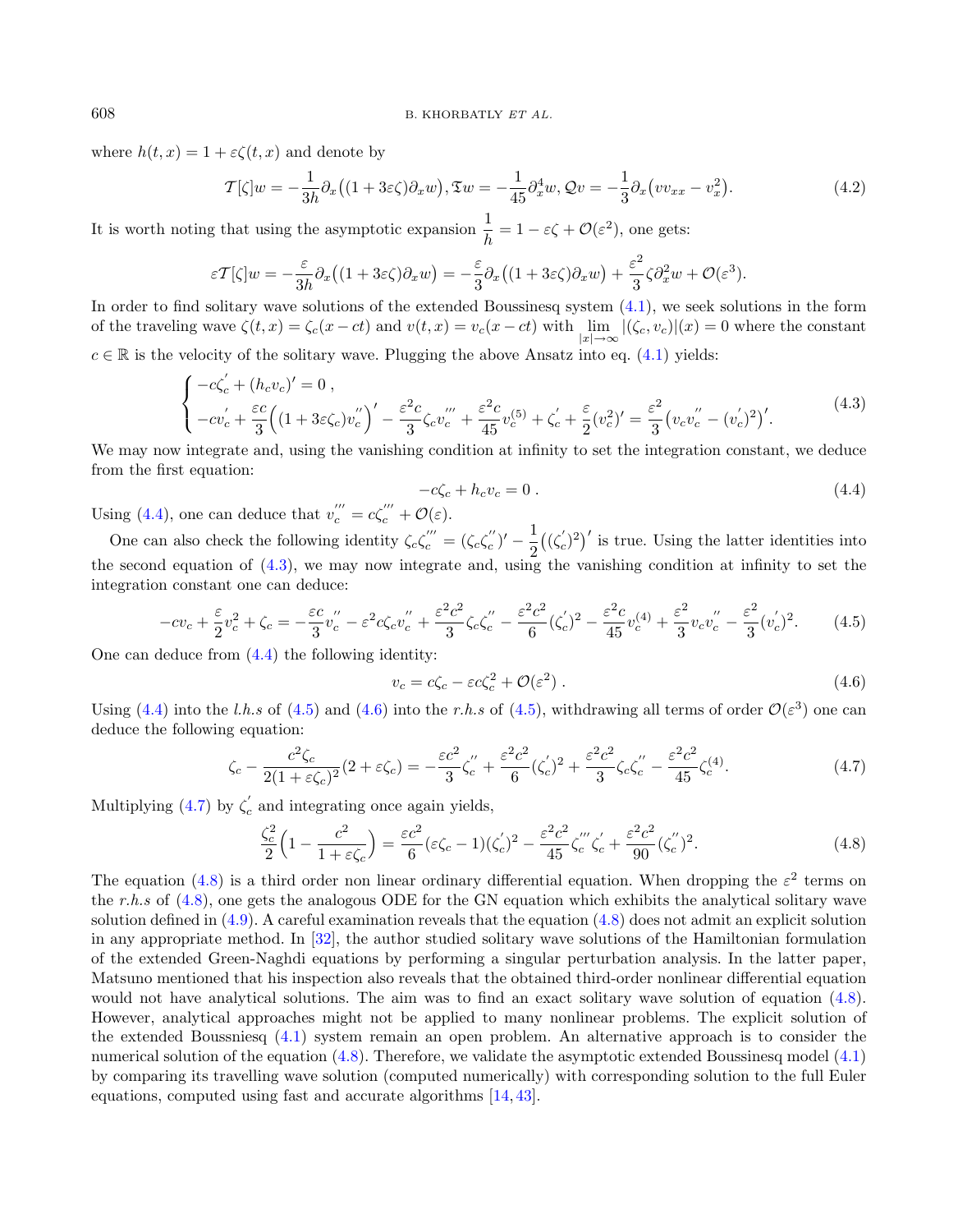

<span id="page-16-1"></span><span id="page-16-0"></span>FIGURE 2. Comparison of the solitary waves solutions.

#### <span id="page-16-2"></span>4.2. Numerical Solitary Wave Solution of the extended Boussinesq system

In the previous section, the emphasis was on finding an analytic solution for the extended Boussinesq system of equations of the form of a solitary wave. However, many differential equations, especially nonlinear ones of high order, does not admit exact explicit solutions. Instead, numerical solutions must be considered as an alternative way of dealing with these equations. To this end we compute the solution of [\(4.8\)](#page-15-5) numerically by employing the Matlab solver ode45. We compare the obtained solutions with the solutions of water-waves equations. The latter is computed using the Matlab script of Clamond and Dutykh [\[9\]](#page-21-16) where they introduce a fast and precise approach for computing solitary waves solution. We compute the solitary waves for our model with three values of velocity, namely  $c = 1.025$ ,  $c = 1.01$  and  $c = 1.002$ . In fact, the Matlab script in [\[9\]](#page-21-16) offer fast and accurate results but limited to realtively small velocities. We compare the obtained solutions with the ones corresponding to the full Euler system (numerically computed), the original Green-Naghdi system  $(\zeta_{GN})$ , the Boussinesq system  $(\zeta_B)$  and the KdV equation  $(\zeta_{\text{KdV}})$ . The explicit solution of the original Green-Naghi model has been initially obtained by Serre in [\[41\]](#page-22-18) and later on by Su and Gardner [\[42\]](#page-22-20):

$$
\varepsilon \zeta_{\rm GN}(x) = (c^2 - 1) \operatorname{sech}^2\left(\sqrt{\frac{3(c^2 - 1)}{4c^2 \varepsilon}} x\right) = \varepsilon c^2 \zeta_{\rm KdV}(x) = \varepsilon c^2 \zeta_B(x) . \tag{4.9}
$$

The waves are rescaled so that the Korteweg-de Vries and Boussinesq solutions do not depend on . Consistently, we set  $\varepsilon = 1$ . By the convergence theorem, the above solutions provide good approximations of the traveling waves of the exact water-waves equations, when  $c - 1 \approx \epsilon \ll 1$ , that is in the weakly nonlinear regime.

In fact, in Figure [2,](#page-16-0) one can see clearly as  $c - 1 \rightarrow 0$  and after re-scaling, the solitary waves tend towards the KdV solution  $(\zeta_{\text{KdV}})$ . Moreover, when zooming in, one can see that the the full Euler system (water-waves) solution is in better agreement with the solution of the extended Boussinesq model rather than the Green-Naghdi one.

In Figure [3,](#page-17-1) we plot in a log-log scale the normalized  $l^2$ -norm of the difference between the solitary wave solutions of the approximate models and the water-waves solution. The error is computed for different values of . The extended Bossinesq model exhibit a better convergence rate (quadratic) when compared to the original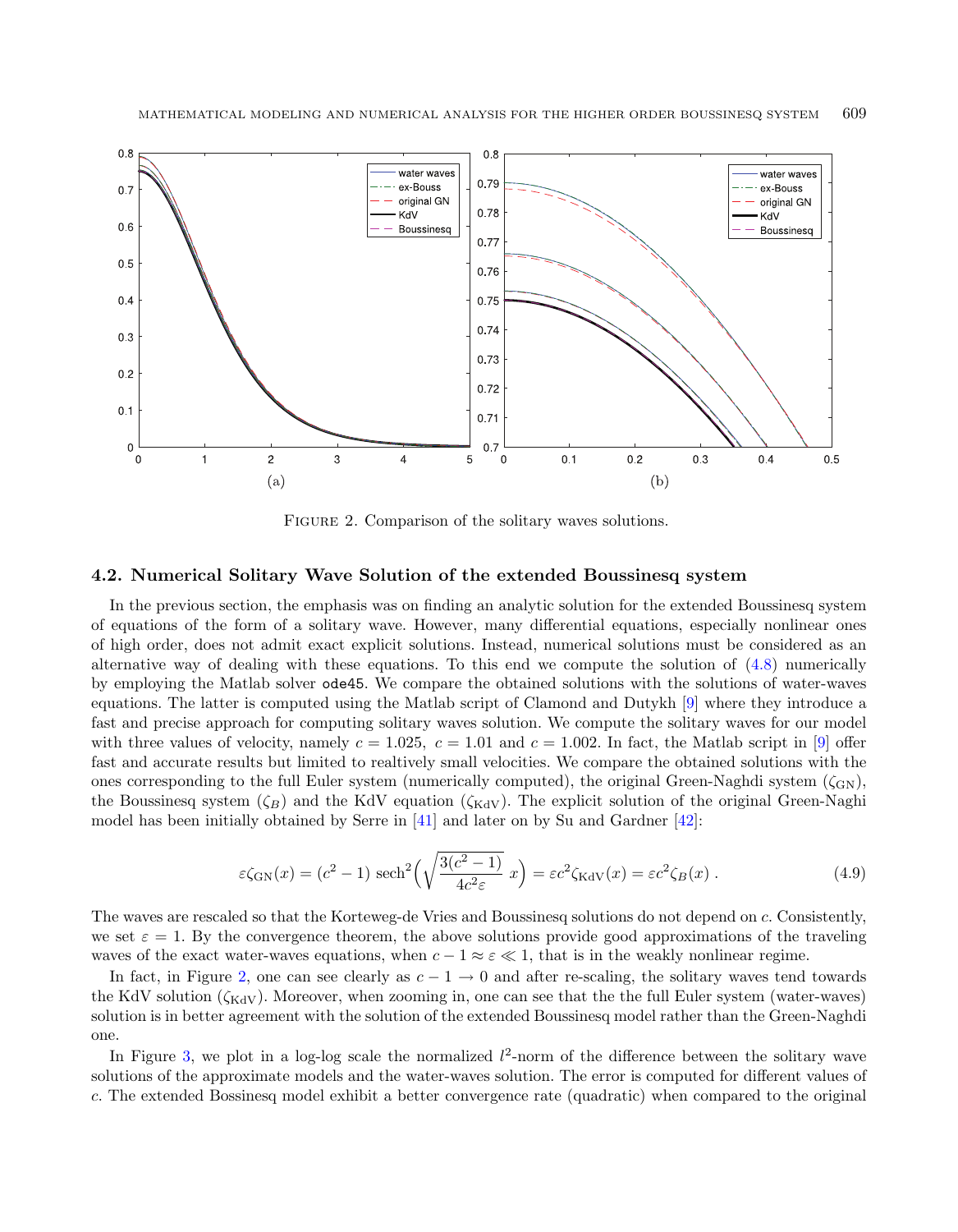

<span id="page-17-1"></span>FIGURE 3. Errors as a function of  $c - 1$  (log-log plot).

Green-Naghdi model (linear). This highlight the fact that extended Boussinesq model have a better approximate solution.

## <span id="page-17-0"></span>5. EXPLICIT SOLUTION WITH CORRECTORS OF ORDER  $\mathcal{O}(\varepsilon^3)$  for the extended Boussinesq equations

Another approach of dealing with nonlinear PDE's when looking for analytical exact solution is finding instead an explicit solution with correctors. Explicit solutions with correctors for asymptotic water waves models have been obtained in  $[17,20]$  $[17,20]$ . Actually,  $H^s$ -consistent solutions are obtained to the models in the variable topography case using the analytic solution of the model in the flat topography configuration. In what follows, we find an explicit solution with correctors of order  $\mathcal{O}(\varepsilon^3)$  for the extended Boussinesq model [\(4.1\)](#page-14-2) and validate the result numerically.

We start by defining an  $H^s$ -consistent solution or in other words explicit solution with correctors of order  $\mathcal{O}(\varepsilon^3)$ .

**Definition 1.** A family  $(\zeta, v)$  is  $H^s$ -consistent on  $[0, T/\sqrt{\varepsilon}]$  for the extended Boussinesq equations [\(4.1\)](#page-14-2), if

$$
\begin{cases} \partial_t \zeta + \partial_x (hv) = \varepsilon^3 r_1 , \\ (1 + \varepsilon T[h] + \varepsilon^2 \mathfrak{D}) \partial_t v + \partial_x \zeta + \varepsilon v \partial_x v + \varepsilon^2 \mathcal{Q} v = \varepsilon^3 r_2, \end{cases} \tag{5.1}
$$

with  $(r_1, r_2)$  bounded in  $(L^{\infty}([0, \frac{T}{\sqrt{\varepsilon}}], H^s(\mathbb{R})))^2$ .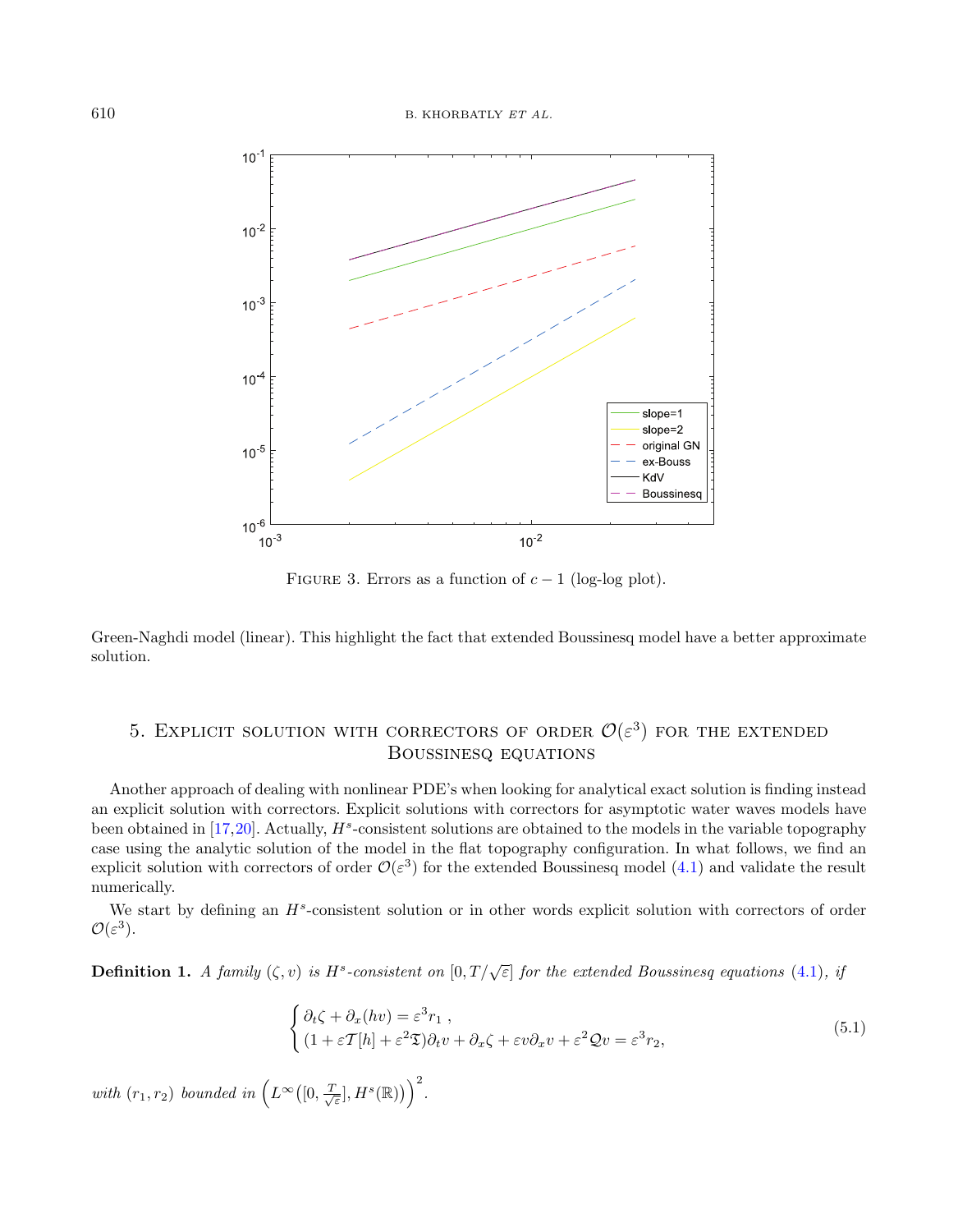<span id="page-18-2"></span>The standard Boussinesq system can be easily obtained form the extended Boussinesq system [\(4.1\)](#page-14-2) by dropping all terms of order  $\mathcal{O}(\varepsilon^2)$ . Thus the standard Boussinesq system can be written as:

<span id="page-18-0"></span>
$$
\begin{cases} \partial_t \zeta + \partial_x (hv) = 0 ,\\ \partial_t v - \frac{\varepsilon}{3} \partial_x^2 \partial_t v + \partial_x \zeta + \varepsilon v \partial_x v = \mathcal{O}(\varepsilon^2). \end{cases}
$$
(5.2)

## 5.1. Explicit solution of the standard Boussinesq system [\(5.2\)](#page-18-0)

<span id="page-18-3"></span><span id="page-18-1"></span>The standard Boussinesq system enjoys a well known explicit solution of solitary traveling wave  $(\zeta_1, v_1)$  of the form:

<span id="page-18-4"></span>
$$
\begin{cases} \zeta_1(t,x) = \alpha \operatorname{sech}^2\left(k \ (x - ct)\right), \\ v_1(t,x) = \frac{c\zeta_1(t,x)}{1 + \varepsilon\zeta_1(t,x)}, \end{cases}
$$
\n(5.3)

where  $k =$  $\sqrt{3\alpha}$  $rac{3\alpha}{4}$  and  $c = \sqrt{\frac{1}{1-\alpha^2}}$  $\frac{1}{1 - \alpha \varepsilon}$  and  $\alpha$  is an arbitrary chosen constant. This explicit solitary wave was already introduced in equation [\(4.9\)](#page-16-1) in the previous Section [4.2.](#page-16-2) As shown in Figure [2,](#page-16-0) this solution is in good agreement with the water waves solutions in the weakly nonlinear regime.

**Theorem 1.** Let  $(\zeta_1, v_1)$  be a solution of the standard Boussinesq system [\(5.2\)](#page-18-0) and  $(\zeta_2, v_2)$  solution of the linear equations below:

$$
\begin{cases}\n\partial_t \zeta_2 + \partial_x v_2 = 0, \\
\partial_t v_2 + \partial_x \zeta_2 = f(\zeta_1, v_1),\n\end{cases} (5.4)
$$

with

$$
f(\zeta_1, v_1) = \partial_x \zeta_1 \partial_x \partial_t v_1 + \frac{2}{3} \zeta_1 \partial_x^2 \partial_t v_1 + \frac{1}{45} \partial_x^4 \partial_t v_1 + \frac{1}{3} \partial_x \left( v_1 (v_1)_{xx} - (v_1)_x^2 \right), \tag{5.5}
$$

then  $(\zeta, v) = (\zeta_1, v_1) + \varepsilon^2(\zeta_2, v_2)$  is H<sup>s</sup>-consistent with the extended Boussinesq system [\(4.1\)](#page-14-2).

*Proof.* First, we would like to mention that we denote by  $\mathcal{O}(\varepsilon)$  any family of functions  $(f_{\varepsilon})_{0 \leq \varepsilon \leq 1}$  such that  $\left(\frac{1}{2}\right)$  $\frac{1}{\varepsilon} f_{\varepsilon}$ )<sub>0< $\varepsilon$ <1</sub> remains bounded in  $L^{\infty}([0, \frac{T}{\sqrt{\varepsilon}}], H^r(\mathbb{R}))$ , for possibly different values of r. We may now proceed in proving the stated result.

If  $\zeta$  and v such that  $(\zeta, v) = (\zeta_1, v_1) + \varepsilon^2(\zeta_2, v_2)$  solve the first equation of  $(4.1)$  up to  $\mathcal{O}(\varepsilon^3)$  terms, then

$$
\partial_t \zeta_1 + \partial_x ((1 + \varepsilon \zeta_1) v_1) + \varepsilon^2 \partial_t \zeta_2 + \varepsilon^2 \partial_x v_2 = \mathcal{O}(\varepsilon^3).
$$

The first equation of [\(4.1\)](#page-14-2) is satisfied up to  $\mathcal{O}(\varepsilon^3)$  terms if and only if:

$$
\varepsilon^2 \partial_t \zeta_2 + \varepsilon^2 \partial_x v_2 = \mathcal{O}(\varepsilon^3).
$$

Therefore one can take:

$$
\partial_t \zeta_2 + \partial_x v_2 = 0.
$$

Now, let us recall that the second equation of  $(4.1)$  can be written as:

$$
\partial_t v - \frac{\varepsilon}{3} \partial_x^2 \partial_t v - \varepsilon^2 \partial_x \zeta \partial_x \partial_t v - \frac{2\varepsilon^2}{3} \zeta \partial_x^2 \partial_t v - \frac{\varepsilon^2}{45} \partial_x^4 \partial_t v + \partial_x \zeta + \varepsilon v \partial_x v - \frac{\varepsilon^2}{3} \partial_x \left( v v_{xx} - v_x^2 \right) = \mathcal{O}(\varepsilon^3).
$$

We seek  $(\zeta_2, v_2)$  such that if  $(\zeta, v) = (\zeta_1, v_1) + \varepsilon^2(\zeta_2, v_2)$  and  $(\zeta_1, v_1)$  solve the standard Boussinesq equations  $(5.2)$ , then the second equation of [\(4.1\)](#page-14-2) is satisfied up to  $\mathcal{O}(\varepsilon^3)$  terms if and only if:

$$
\varepsilon^2 \partial_t v_2 + \varepsilon^2 \partial_x \zeta_2 = \varepsilon^2 f(\zeta_1, v_1),
$$

with 
$$
f(\zeta_1, v_1) = \partial_x \zeta_1 \partial_x \partial_t v_1 + \frac{2}{3} \zeta_1 \partial_x^2 \partial_t v_1 + \frac{1}{45} \partial_x^4 \partial_t v_1 + \frac{1}{3} \partial_x (v_1(v_1)_{xx} - (v_1)_x^2)
$$
. Therefore, this yields  
\n
$$
\partial_t v_2 + \partial_x \zeta_2 = f(\zeta_1, v_1).
$$

Hence, the result is directly obtained given the conditions on  $\zeta_2$  and  $v_2$  in the theorem statement.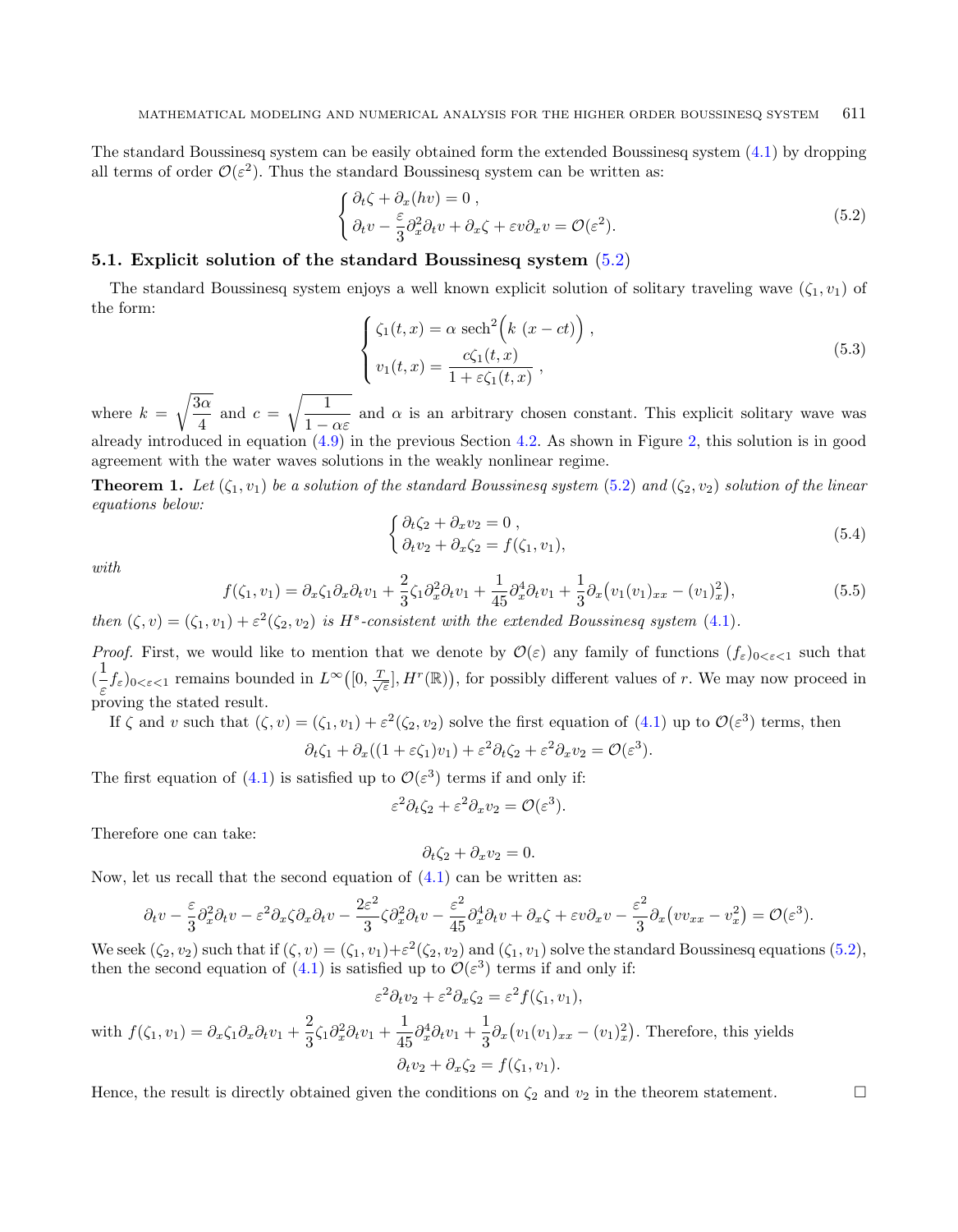612 B. KHORBATLY ET AL.

#### 5.2. Analytic solution for the linear system  $(5.4)$

In this section, we find the analytic solution for the two transport equations of system [\(5.4\)](#page-18-1). Lets consider first the initial value problem of  $(5.4)$ :

<span id="page-19-1"></span><span id="page-19-0"></span>
$$
\begin{cases} \partial_t \zeta_2 + \partial_x v_2 = 0, & \text{if } x \in \mathbb{R}, t > 0, \\ \partial_t v_2 + \partial_x \zeta_2 = f(t, x), & \text{if } x \in \mathbb{R}, t > 0, \\ \zeta_2(0, x) = \zeta_2^0(x), \quad v_2(0, x) = v_2^0(x) & \text{if } x \in \mathbb{R}, \end{cases}
$$
\n(5.6)

where  $\zeta_2^0$  and  $v_2^0$  are both given in  $C^{\infty}(\mathbb{R})$ . One can equivalently check the following:

$$
\begin{cases}\n\partial_t(\zeta_2 + v_2) + \partial_x(\zeta_2 + v_2) = f(t, x) , & \text{if } x \in \mathbb{R}, t > 0, \\
\partial_t(\zeta_2 - v_2) - \partial_x(\zeta_2 - v_2) = -f(t, x), & \text{if } x \in \mathbb{R}, t > 0, \\
\zeta_2(0, x) = \zeta_2^0(x), \quad v_2(0, x) = v_2^0(x) & \text{if } x \in \mathbb{R},\n\end{cases}
$$
\n(5.7)

<span id="page-19-3"></span>The analytical solution of both transport equations of system [\(5.7\)](#page-19-0) are:

<span id="page-19-2"></span>
$$
\zeta_2 + v_2 = (\zeta_2^0 + v_2^0)(x - t) + \int_0^t f(s, x - t + s)ds,
$$

and

$$
\zeta_2 - v_2 = (\zeta_2^0 - v_2^0)(x + t) - \int_0^t f(s, x + t - s) ds.
$$

Thus, one can easily deduce that the analytic solutions of system [\(5.6\)](#page-19-1) are given by

<span id="page-19-5"></span><span id="page-19-4"></span>
$$
\zeta_2 = \frac{1}{2} \Big[ (\zeta_2^0 + v_2^0)(x - t) + (\zeta_2^0 - v_2^0)(x + t) + \int_0^t f(s, x - t + s) ds - \int_0^t f(s, x + t - s) ds \Big],\tag{5.8}
$$

and

$$
v_2 = \frac{1}{2} \Big[ (\zeta_2^0 + v_2^0)(x - t) - (\zeta_2^0 - v_2^0)(x + t) + \int_0^t f(s, x - t + s) ds + \int_0^t f(s, x + t - s) ds \Big].
$$
 (5.9)

#### <span id="page-19-6"></span>5.3. Explicit solution with correctors for the system of equations [\(4.1\)](#page-14-2)

In what follows, we prove that the extended Boussinesq system [\(4.1\)](#page-14-2) enjoys an explicit solution with correctors of order  $\mathcal{O}(\varepsilon^3)$ .

**Theorem 5.1.** Let  $(\zeta_1, v_1)$  given by the expressions in [\(5.3\)](#page-18-2) and  $f(t, x)$  as defined in [\(5.5\)](#page-18-3). Lets also consider the initial condition  $(\zeta_0, v_0) = (\zeta_1(0,x), v_1(0,x)) + \varepsilon^2(\zeta_2^0, v_2^0)$  where  $\zeta_2^0$  and  $v_2^0$  are both given in  $C^{\infty}(\mathbb{R})$ . Then, the family  $(\zeta, v)$  with

$$
\zeta = \zeta_1 + \frac{\varepsilon^2}{2} \Big[ (\zeta_2^0 + v_2^0)(x - t) + (\zeta_2^0 - v_2^0)(x + t) + \int_0^t f(s, x - t + s) ds - \int_0^t f(s, x + t - s) ds \Big],\tag{5.10}
$$

and

$$
v = v_1 + \frac{\varepsilon^2}{2} \Big[ (\zeta_2^0 + v_2^0)(x - t) - (\zeta_2^0 - v_2^0)(x + t) + \int_0^t f(s, x - t + s) ds + \int_0^t f(s, x + t - s) ds \Big],\tag{5.11}
$$

is an explicit solution with correctors of order  $\mathcal{O}(\varepsilon^3)$  on  $[0, \frac{T}{\sqrt{\varepsilon}}]$  for the extended Boussinesq system [\(4.1\)](#page-14-2).

*Proof.* Theorem [1,](#page-18-4) gives the  $H^s$  consistency result of  $(\zeta, v) = (\zeta_1, v_1) + \varepsilon^2(\zeta_2, v_2)$  with the extended Boussinesq system  $(4.1)$ , where  $(\zeta_2, v_2)$  as given in [\(5.8\)](#page-19-2) and [\(5.9\)](#page-19-3) is a solution of the linear system [\(5.4\)](#page-18-1). Hence the result can be obtained easily.  $\Box$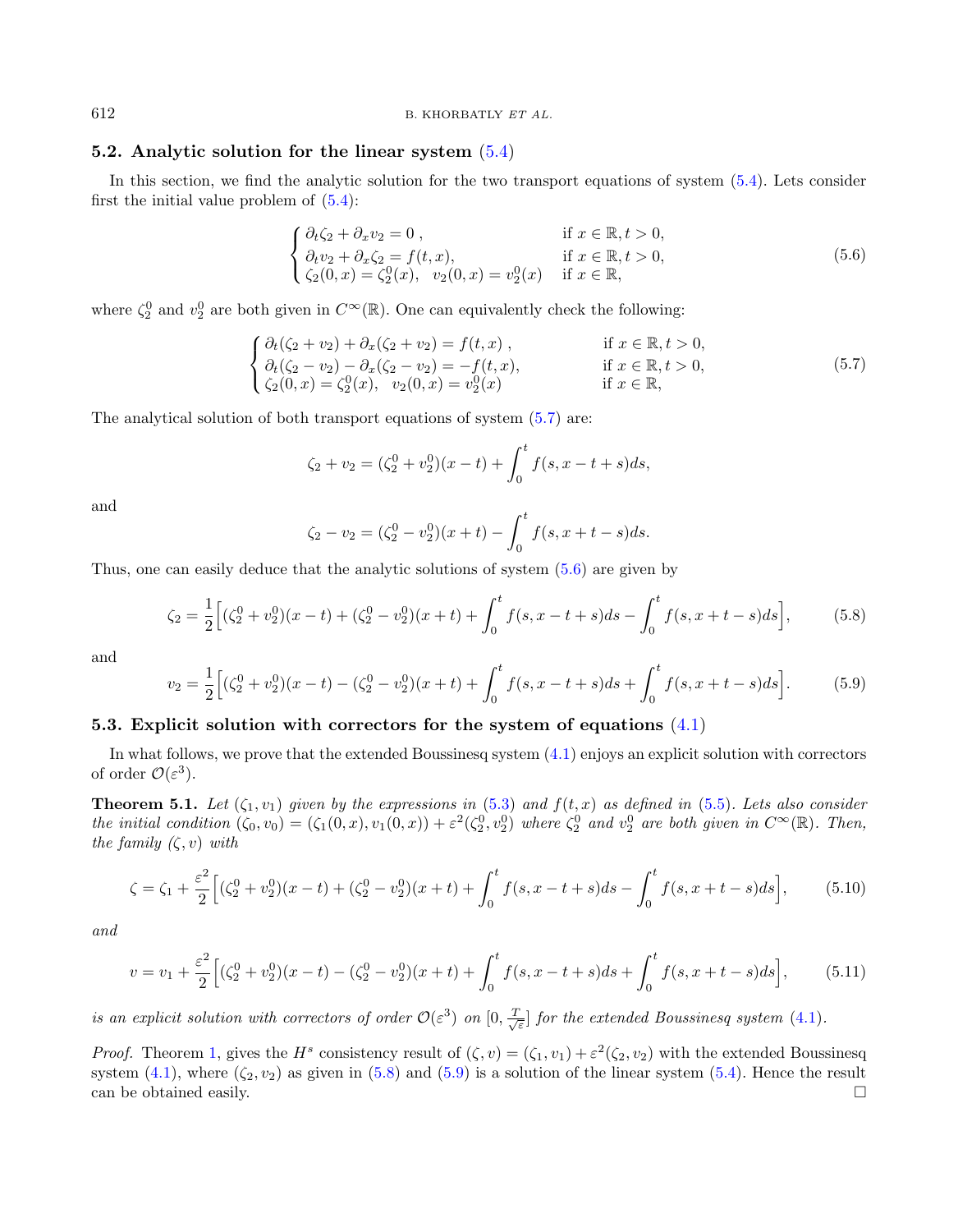| $\varepsilon$ | $R_1^2(\varepsilon)$ | $R_2^2(\varepsilon)$ | $\varepsilon$ | $R_1^{\infty}(\varepsilon)$ | $R_2^{\infty}(\varepsilon)$ |
|---------------|----------------------|----------------------|---------------|-----------------------------|-----------------------------|
| $1F-1$        | 2.70E-02             | 3.80E-03             | $1E-1$        | 4.30E-03                    | 4.81 E-04                   |
| $1F-2$        | 2.58E-05             | 2.96E-06             | $1E-2$        | 4.17E-06                    | 4.10E-07                    |
| $1E-3$        | $2.57E-08$           | 2.89E-09             | $1F-3$        | 4.16E-09                    | $4.12E - 10$                |
| $1E-4$        | 2.57E-11             | 2.88F-12             |               | 1E-4 4.16E-12               | $4.13E-13$                  |
|               | $1F-5$ 2.58F-14      | 2.90E-15             |               | 1E-5 4.33E-15               | $5.22E-16$                  |

<span id="page-20-0"></span>TABLE 1. The residues  $R_1(\varepsilon)$  and  $R_2(\varepsilon)$  for  $p = 2$  (left) and  $p = \infty$  (right).

<span id="page-20-1"></span>

FIGURE 4. The residues  $R_1^{\infty}$  and  $R_2^{\infty}$  as a function of  $\varepsilon$ .

## 6. Numerical validation

In this section, we numerically validate the result of Theorem [5.1.](#page-19-4) In fact, we consider the equations given by system  $(4.1)$  and we compute explicitly the solutions given by  $(5.10)$  and  $(5.11)$ . Then, we compute the residues for both equations after substituting  $(5.10)$  and  $(5.11)$  correspondingly. First we have to set the initial conditions  $\zeta_2^0 = v_2^0 = \exp\left(-\left(\frac{3\pi x}{10}\right)\right)$ 10  $\binom{2}{1}$ . We also choose the constant  $\alpha = 1$ . The residues  $R_1(\varepsilon)$  and  $R_2(\varepsilon)$  of the first and second equation of the system  $(4.1)$  respectively, are defined as follow:

$$
\begin{cases}\nR_1^p(\varepsilon) = \|\partial_t \zeta + \partial_x (hv)\|_p, \\
R_2^p(\varepsilon) = \|(1 + \varepsilon \mathcal{T}[h] + \varepsilon^2 \mathfrak{T}) \partial_t v + \partial_x \zeta + \varepsilon v \partial_x v + \varepsilon^2 \mathcal{Q}v\|_p.\n\end{cases} \tag{6.1}
$$

where  $p \in \{2,\infty\}$ . The residues  $R_1^p(\varepsilon)$  and  $R_2^p(\varepsilon)$  for  $p=1$  and  $p=\infty$  are computed for several values of  $\varepsilon$ , namely  $\varepsilon = 10^{-1}$  $\varepsilon = 10^{-1}$  $\varepsilon = 10^{-1}$ ,  $10^{-2}$ ,  $10^{-3}$ ,  $10^{-4}$  and  $10^{-5}$ , at time  $t = 1$ . The results are summarized in Table 1 and Figures [4](#page-20-1) and [5](#page-21-19) where we plot in a log-log scale the residues  $R_1^p$  and  $R_2^p$  for  $p=1$  and  $p=\infty$  in terms of  $\varepsilon$ .

One clearly sees that the curves of the residues for both  $p = 1$  and  $p = \infty$  are both parallel to  $\varepsilon^3$ . This shows that the residues convergence rate is  $\mathcal{O}(\varepsilon^3)$ , which is in total agreement with our theoretical result.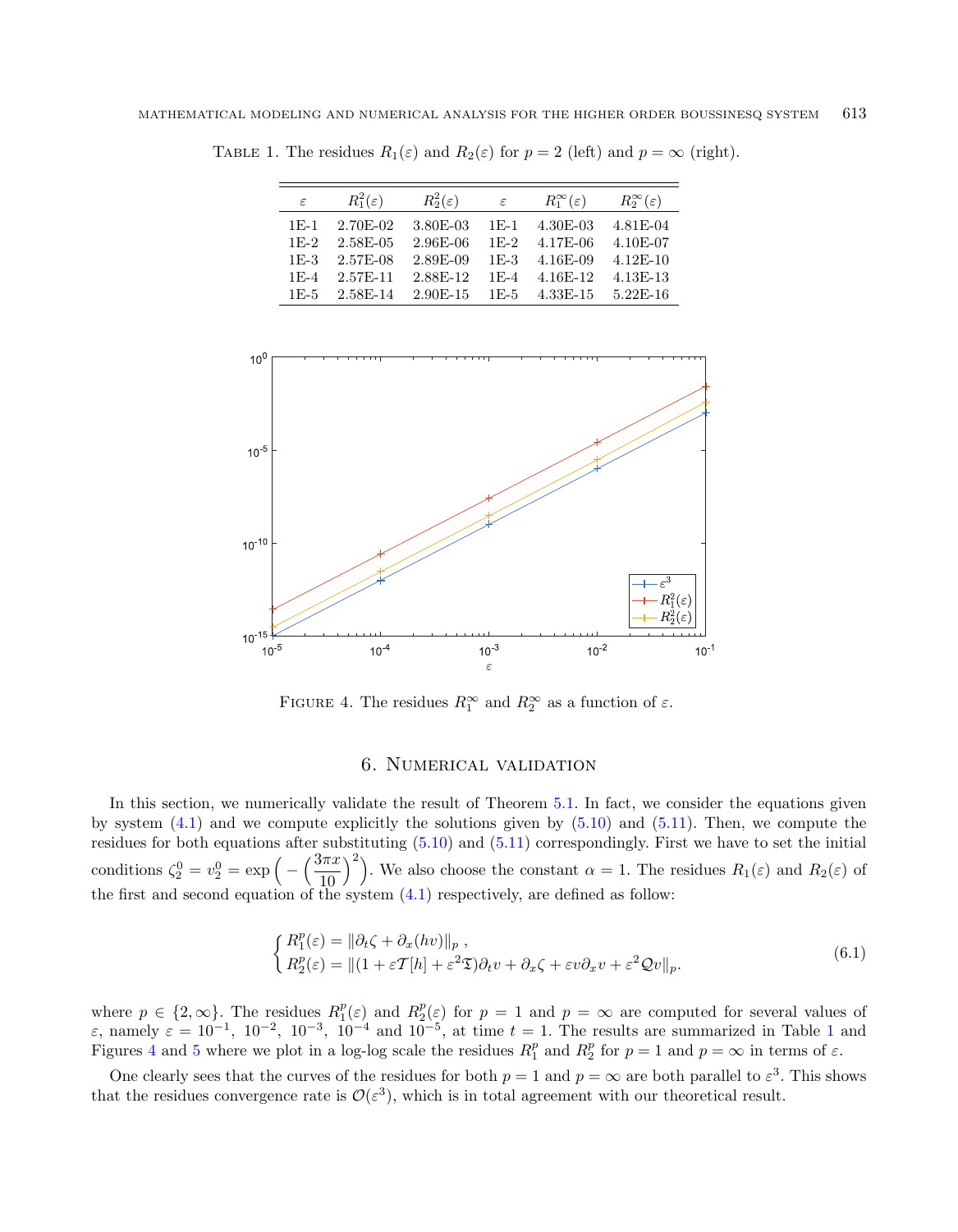<span id="page-21-19"></span>

FIGURE 5. The residues  $R_1^{\infty}$  and  $R_2^{\infty}$  as a function of  $\varepsilon$ .

<span id="page-21-14"></span><span id="page-21-13"></span><span id="page-21-11"></span><span id="page-21-10"></span><span id="page-21-9"></span><span id="page-21-8"></span><span id="page-21-7"></span>Acknowledgements. The authors would like to thank the anonymous referees for their valuable comments and suggestions.

## **REFERENCES**

- <span id="page-21-16"></span><span id="page-21-0"></span>[1] S. Alinhac and P. Gérard, Opérateurs pseudo-différentiels et théorème de Nash-Moser. Savoirs Actuels. [Current Scholarship]. InterEditions, Paris; Editions du Centre National de la Recherche Scientifique (CNRS), Meudon (1991). ´
- <span id="page-21-1"></span>[2] T.B. Benjamin, J.L. Bona and J.J. Mahony, Model equations for long waves in nonlinear dispersive systems. Philos. Trans. Roy. Soc. London Ser. A 272 (1972) 47–78.
- <span id="page-21-12"></span>[3] J.L. Bona, T. Colin and D. Lannes, Long wave approximations for water waves. Arch. Ration. Mech. Anal. 178 (2005) 373–410.
- <span id="page-21-4"></span>[4] J. Boussinesq, Th´eorie des ondes et des remous qui se propagent le long d'un canal rectangulaire horizontal, en communiquant au liquide contenu dans ce canal des vitesses sensiblement pareilles de la surface au fond. J. Math. Pures Appl. 17 (1872) 55–108.
- <span id="page-21-15"></span><span id="page-21-2"></span>[5] C. Burtea, Long time existence results for bore-type initial data for BBM-Boussinesq systems. J. Differ. Equ. 261 (2016) 4825–4860.
- <span id="page-21-3"></span>[6] C. Burtea, New long time existence results for a class of Boussinesq-type systems. J. Math. Pures Appl. 106 (2016) 203–236.
- [7] F. Chazel, Influence of bottom topography on long water waves. ESAIM: M2AN 41 (2007) 771–799.
- <span id="page-21-17"></span>[8] M. Chen, Exact solutions of various Boussinesq systems. Appl. Math. Lett. 11 (1998) 45–49.
- <span id="page-21-5"></span>[9] D. Clamond and D. Dutykh, Fast accurate computation of the fully nonlinear solitary surface gravity waves. Comput. Fluids 84 (2013) 35–38.
- <span id="page-21-6"></span>[10] W. Craig and C. Sulem, Numerical simulation of gravity waves. J. Comput. Phys. 108 (1993) 73–83.
- <span id="page-21-18"></span>[11] W. Craig, C. Sulem and P.-L. Sulem, Nonlinear modulation of gravity waves: a rigorous approach. Nonlinearity 5 (1992) 497–522.
- [12] O. Darrigol, The spirited horse, the engineer, and the mathematician: water waves in nineteenth-century hydrodynamics. Arch. Hist. Exact Sci. 58 (2003) 21–95.
- [13] V. Duchêne and S. Israwi, Well-posedness of the Green-Naghdi and Boussinesq–Peregrine systems. Annal. Math. Blaise Pascal 25 (2018) 21–74.
- [14] D. Dutykh and D. Clamond, Efficient computation of steady solitary gravity waves. Wave Motion 51 (2014) 86–99.
- [15] A.E. Green and P.M. Naghdi, A derivation of equations for wave propagation in water of variable depth. J. Fluid Mech. 78 (1976) 237–246.
- [16] A.E. Green, N. Laws and P.M. Naghdi, On the theory of water waves. Proc. Roy. Soc. London Ser. A 338 (1974) 43–55.
- [17] M. Haidar, T. El Arwadi and S. Israwi, Explicit solutions and numerical simulations for an asymptotic water waves model with surface tension. J. Appl. Math. Comput. **63** (2020) 655–681.
- [18] S. Israwi, Derivation and analysis of a new 2d Green-Naghdi system. Nonlinearity 23 (2010) 2889–2904.
- [19] S. Israwi, Large time existence for 1D Green-Naghdi equations. Nonlinear Anal. 74 (2011) 81–93.
- [20] S. Israwi and A. Mourad, An explicit solution with correctors for the Green-Naghdi equations. Mediterr. J. Math. 11 (2014) 519–532.